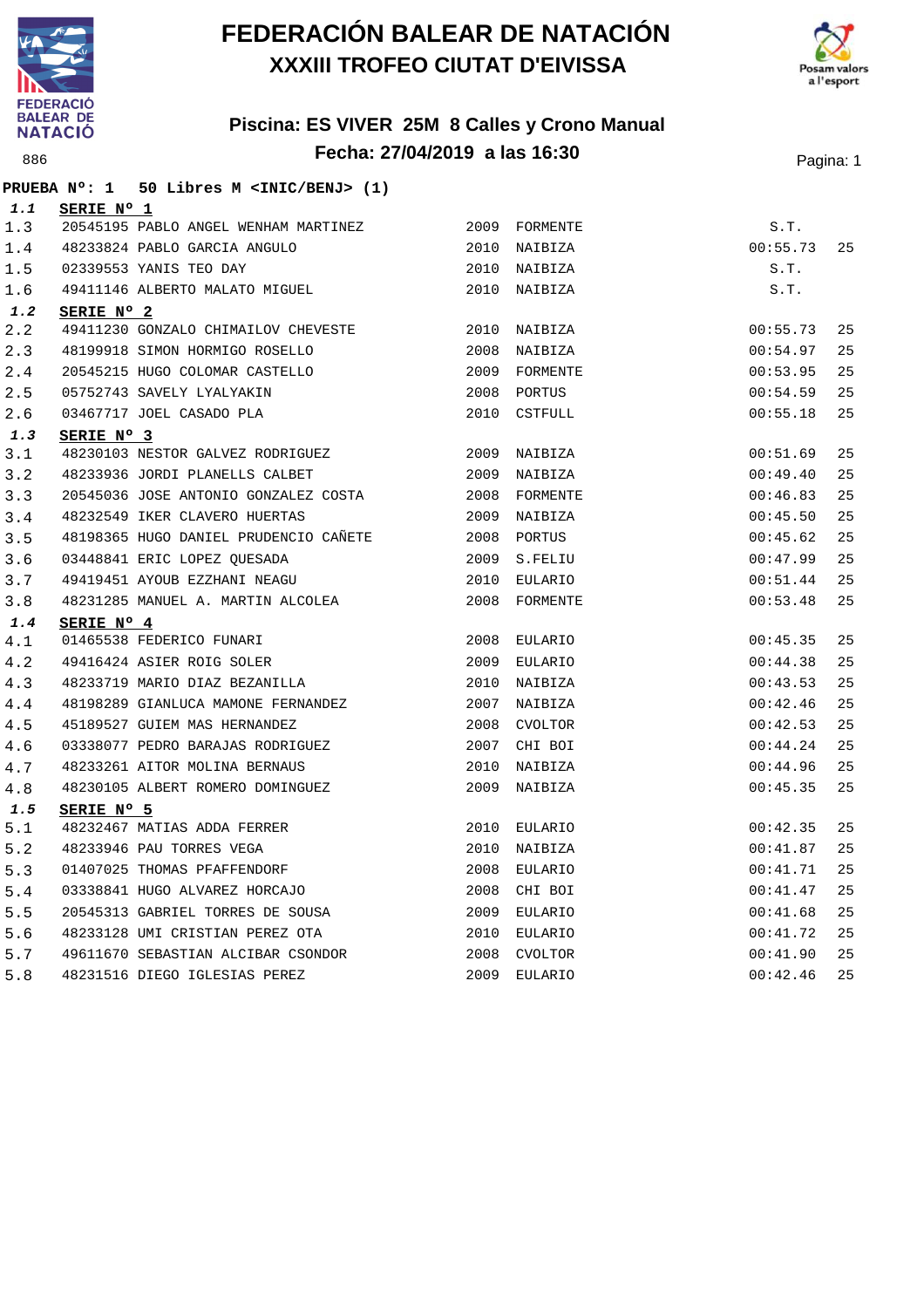



|             |             | PRUEBA Nº: 1 50 Libres M <inic benj=""> (1)</inic>                                     |              |                              |          |          |
|-------------|-------------|----------------------------------------------------------------------------------------|--------------|------------------------------|----------|----------|
| 1.6         | SERIE Nº 6  |                                                                                        |              |                              |          |          |
| $6.1$       |             | 03091281 JOEL LUQUE CORDOBA                                                            |              | 2009 S.FELIU                 | 00:40.85 | 25       |
| 6.2         |             | 45692293 ALEJANDRO RODRIGUEZ CABELLOS                                                  | 2009         | CNPALMA                      | 00:40.31 | 25       |
| 6.3         |             | 48231635 JOSEP TORRES SERRA                                                            |              | 2009 EULARIO                 | 00:39.03 | 25       |
| 6.4         |             | 48198914 JORDI FERRER TORRES                                                           |              | 2008 EULARIO                 | 00:38.59 | 25       |
| 6.5         |             | 00342128 NICOLAS HUTHER<br>48198316 PAU ASENSIO PRATS<br>47422721 ----                 | 2008         | CVOLTOR                      | 00:38.62 | 25       |
| 6.6         |             |                                                                                        | 2007         | PORTUS                       | 00:39.13 | 25       |
| 6.7         |             | 47432731 MARC ROMERO DOMINGUEZ                                                         | 2007         | NAIBIZA                      | 00:40.61 | 25       |
| 6.8         |             | 45184348 JAUME MELIS FERRER                                                            |              | 2008 CNPALMA                 | 00:41.01 | 25       |
| 1.7         | SERIE Nº 7  |                                                                                        |              |                              |          |          |
| 7.1         |             | 03465939 ANGEL DAVID CHUGDEN ORRILLO 2009 CSTFULL                                      |              |                              | 00:38.04 | 25       |
| 7.2         |             | 49609615 TOMAS COLOMINA SANCHEZ                                                        | 2007         | CNPALMA                      | 00:37.40 | 25       |
| 7.3         |             | 46397767 MARCOS SIQUIER RIPOLL<br>03347278 ANDRIY LESYUK<br>47432134 LUCAS ANTICH AMOR | 2008         | $\texttt{CNPALMA}$           | 00:37.05 | 25       |
| 7.4         |             |                                                                                        |              | 2008 CHI BOI                 | 00:37.25 | 50       |
| 7.5         |             |                                                                                        |              | 2007 NAIBIZA                 | 00:36.93 | 25       |
| 7.6         |             | 03347560 ALVARO KOVALSKYY                                                              | 2007         | CHI BOI                      | 00:37.28 | 25       |
| 7.7         |             | 03474880 ALEJANDRO SAA PEÃ'A                                                           | 2009         | S.FELIU                      | 00:37.51 | 25       |
| 7.8         |             | 47433603 IZAN RIBAS RODRIGUEZ                                                          |              | 2007 PORTUS                  | 00:38.39 | 25       |
| 1.8         | SERIE Nº 8  |                                                                                        |              |                              |          |          |
| $8.1\,$     |             | 03494497 TIGER SICHENG WANG                                                            |              | 2007 S.FELIU                 | 00:36.05 | 25       |
| 8.2         |             | 47433818 VICTOR ADDA FERRER                                                            | 2008         | EULARIO                      | 00:35.70 | 25       |
| 8.3         |             | 45193431 TRISTAN SANTOS VILLALONGA                                                     |              | 2009 CNPALMA                 | 00:34.93 | 25       |
| 8.4         |             | 48199418 VICTOR VILLARINO SANTOLARIA                                                   |              | 2007 EULARIO                 | 00:34.57 | 25       |
| 8.5         |             | 41663102 ALEXANDRU MEDREA PADURE                                                       | 2007         | CNPALMA                      | 00:35.29 | 50       |
| 8.6         |             | 48199356 MARC CASTELLO TORRES                                                          | 2007         | EULARIO                      | 00:35.37 | 25       |
| 8.7         |             | 03488003 IAGO MARSO LAMONJA                                                            |              | 2008 S.FELIU                 | 00:35.70 | 25       |
| 8.8         |             | 48198031 IZAN JIMENEZ CARDONA                                                          |              | 2008 PORTUS                  | 00:36.29 | 25       |
| 1.9         | SERIE Nº 9  | 48199604 PABLO TORRES JIMENEZ                                                          | 2008         | NAIBIZA                      | 00:33.74 | 25       |
| 9.1<br>9.2  |             | 03338842 DAVID PASCUAL LLORET                                                          | 2007         | CHI BOI                      | 00:34.00 | 50       |
|             |             | 03090327 KORIAN MEDRANO VEGA                                                           |              | 2007 S.FELIU                 | 00:32.75 | 25       |
| 9.3<br>9.4  |             | 03339897 PABLO ESPINOZA PINO                                                           |              | 2007 CHI BOI                 | 00:32.15 | 50       |
|             |             | 49770154 FCO. BORJA GARAU MORENO                                                       |              |                              | 00:32.58 |          |
| 9.5         |             | 45192573 NICOLAS BLAS STÜDE                                                            | 2008<br>2007 | CNPALMA<br>CNPALMA           | 00:32.91 | 25<br>25 |
| 9.6         |             | 47431915 MATEO TORRES JIMENEZ                                                          |              |                              | 00:33.53 | 25       |
| 9.7         |             | 47433258 MARC VALLVE PALERM                                                            |              | 2007 NAIBIZA<br>2007 NAIBIZA | 00:33.97 | 25       |
| 9.8         |             |                                                                                        |              |                              |          |          |
|             |             | PRUEBA Nº: 2 50 Libres F <inic benj=""> (25)</inic>                                    |              |                              |          |          |
| 2.1<br>10.1 | SERIE Nº 10 | 01158973 NINA ANNA COLINA                                                              | 2008         | FORMENTE                     | S.T.     |          |
| 10.2        |             | 03339012 CLAUDIA BARAJAS RODRIGUEZ                                                     | 2009         | CHI BOI                      | S.T.     |          |
| 10.3        |             | 49411756 SIRAH SANCHEZ COLOMAR                                                         | 2010         | EULARIO                      | 01:03.12 | 25       |
| 10.4        |             | 49417141 ARITJ AAJOUD EL AMRANI                                                        | 2010         | NAIBIZA                      | 01:00.70 | 25       |
| 10.5        |             | 49410356 ONA TUR FERRER                                                                | 2010         | EULARIO                      | 01:01.78 | 25       |
| 10.6        |             | 49411596 LUNA ARIEL MEZQUIDA                                                           |              | 2011 EULARIO                 | 01:03.37 | 25       |
| 10.7        |             | 49413375 AROA WONG PADILLA                                                             | 2011         | EULARIO                      | S.T.     |          |
| 10.8        |             | 49410482 ALICIA SERRA MOLERO                                                           |              | 2011 NAIBIZA                 | S.T.     |          |
|             |             |                                                                                        |              |                              |          |          |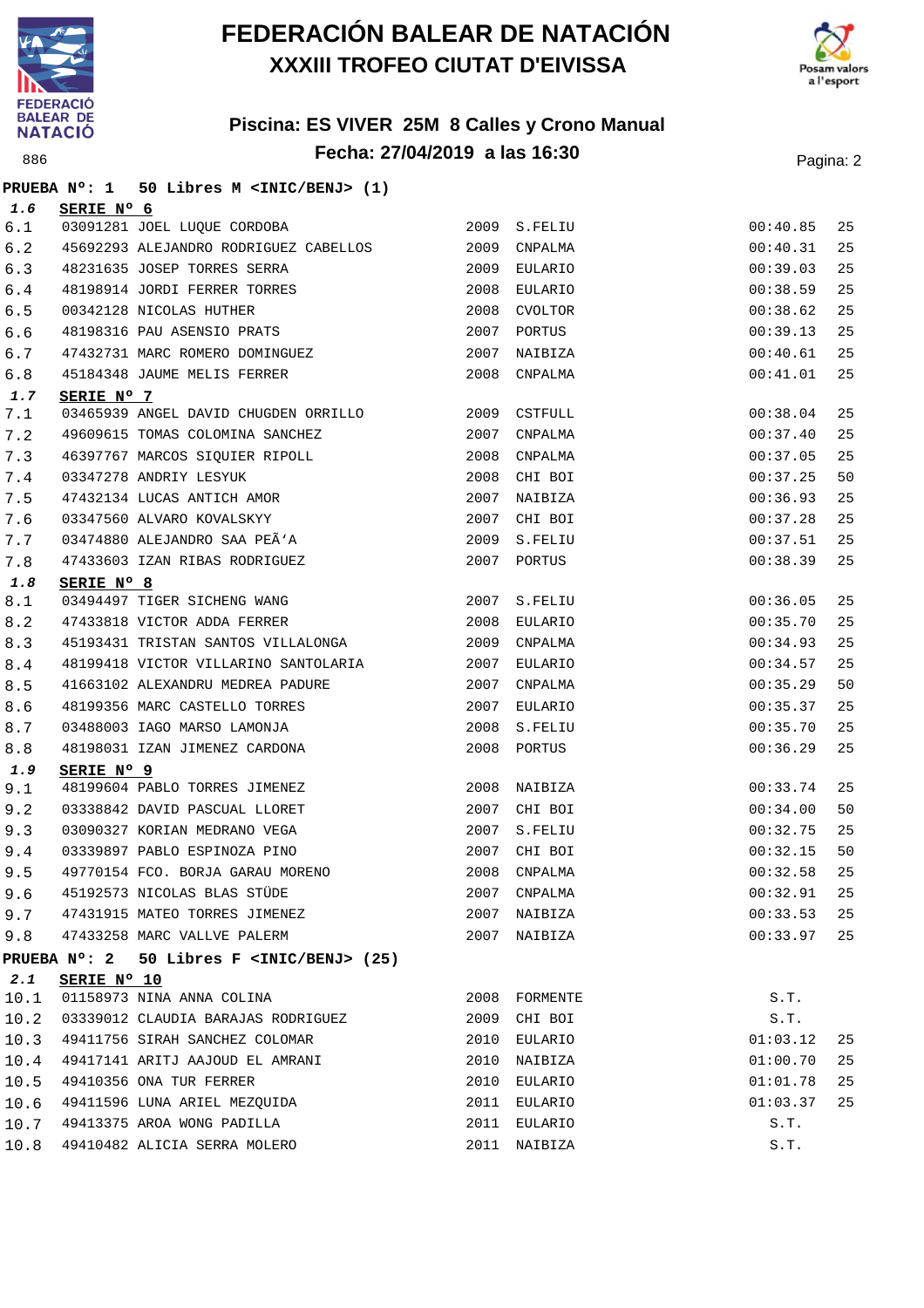

**PRUEBA Nº: 2 50 Libres F <INIC/BENJ> (25)**

## **FEDERACIÓN BALEAR DE NATACIÓN XXXIII TROFEO CIUTAT D'EIVISSA**



| 2.2  | SERIE Nº 11                                              |      |                |             |    |
|------|----------------------------------------------------------|------|----------------|-------------|----|
| 11.1 | 49411755 SELENA SANCHEZ COLOMAR                          |      | 2010 EULARIO   | 01:00.56    | 25 |
| 11.2 | 49233154 NOA GARCIA SCHULTE                              | 2010 | NAIBIZA        | 00:57.96    | 25 |
| 11.3 | 20545396 INES CABELLO COSTA                              | 2010 | PORTUS         | 00:55.40    | 25 |
| 11.4 | 02239169 MIA BERAZATEGUI                                 | 2010 | FORMENTE       | 00:51.15    | 25 |
| 11.5 | 02239169 MIA BERAZAIEGOI<br>03346052 MANUELA LOPEZ SALAS | 2008 | CHI BOI        | 00:51.24    | 25 |
| 11.6 | 48199923 MAR TUR FERRER                                  | 2009 | EULARIO        | 00:56.26    | 25 |
| 11.7 | 48233975 PAULA ARTEAGA CABALLERO                         | 2010 | NAIBIZA        | 00:58.28    | 25 |
| 11.8 | 49411434 TANIT ALVAREZ ARGENTO                           |      | 2011 EULARIO   | 01:00.68    | 25 |
| 2.3  | SERIE Nº 12                                              |      |                |             |    |
| 12.1 | 49411764 GRETA CERVINI GONZALEZ                          |      | 2008 EULARIO   | 00:49.20    | 25 |
| 12.2 | 49411532 MARIA BONET PEREZ                               | 2011 | EULARIO        | 00:49.03    | 25 |
| 12.3 | 49410573 MIRIAN RIERA ROSSELLO                           | 2010 | NAIBIZA        | 00:48.71    | 25 |
| 12.4 | 54622923 VIVIANA BLAS STÜDE                              |      | 2011 CNPALMA   | 00:47.80    | 25 |
| 12.5 | 48231295 JULIA ESCANDELL FERRER                          |      | 2008 FORMENTE  | 00:48.64    | 25 |
| 12.6 | $03465961$ GEMMA VENTULÃ $\varepsilon$ JUANOLA           | 2010 | CSTFULL        | 00:48.89    | 25 |
| 12.7 | 49410168 PAULA RIERA PLANELLS<br>01668810 ISRAE MEFTAH   | 2010 | NAIBIZA        | 00:49.09    | 25 |
| 12.8 |                                                          |      | 2009 PORTUS    | 00:49.33    | 25 |
| 2.4  | SERIE Nº 13                                              |      |                |             |    |
| 13.1 | 20545177 HELENA ROIG MONTERO                             | 2008 | FORMENTE       | 00:46.36    | 25 |
| 13.2 | 49413486 JUDITH PEREZ GARCIA                             | 2011 | EULARIO        | 00:45.59    | 25 |
| 13.3 | 03079558 NOA PEREDA AMILLS                               | 2009 | S.FELIU        | 00:45.15    | 25 |
| 13.4 | 49411571 CARLOTA TYSON MARTINEZ                          |      | 2010 PORTUS    | 00:43.78    | 25 |
| 13.5 | 49610886 AZAHARA LLOMPART PORTAS                         | 2010 | CNPALMA        | 00:44.85    | 25 |
| 13.6 | 20545081 EMMA MANCEBO GARCIA                             | 2009 | FORMENTE       | 00:45.16    | 25 |
| 13.7 | 03326792 MANUELA SOUBRIER DE LA SIERRA                   | 2008 | CHI BOI        | 00:46.12    | 25 |
| 13.8 | 49771294 LAURA GIMENEZ GOMEZ                             | 2010 | CNPALMA        | 00:46.54    | 25 |
| 2.5  | SERIE Nº 14                                              |      |                |             |    |
| 14.1 | 41659846 MARIA CIRER CABOT                               | 2009 | CNPALMA        | 00:43.36    | 25 |
| 14.2 | 03079782 GEMMA PRIETO GUILLEN                            | 2009 | S.FELIU        | 00:42.78    | 25 |
| 14.3 | 03501646 AYLEN PORTILLO GUTIERREZ                        | 2009 | S.FELIU        | 00:42.03    | 50 |
| 14.4 | 45372103 AMELIE MONIER PIÑOL                             | 2009 | CNPALMA        | 00:41.68    | 50 |
| 14.5 | 46388016 CARME THOMAS TABERNER                           | 2008 | CNPALMA        | 00:41.54    | 25 |
|      | 14.6 03079785 ZOE HLAVAJ SANCHEZ                         |      | 2009 S.FELIU   | 00:42.41 25 |    |
| 14.7 | 48231699 ALICIA RAMON IGLESIA                            |      | 2009 EULARIO   | 00:42.86    | 25 |
| 14.8 | 20545044 EVELIN VERDERA MARQUEZ                          | 2009 | FORMENTE       | 00:43.76    | 25 |
| 2.6  | SERIE Nº 15                                              |      |                |             |    |
| 15.1 | 03079337 MARIA SUÃ'ER SALA                               | 2009 | S.FELIU        | 00:41.15    | 25 |
| 15.2 | 03079297 MARTA ALEMANY LESMA                             | 2010 | S.FELIU        | 00:40.12    | 25 |
| 15.3 | 48233878 MARTA TORRES GRAELLS                            | 2008 | EULARIO        | 00:39.77    | 25 |
| 15.4 | 03483798 RITA SADURNI FABREGAS                           | 2008 | S.FELIU        | 00:39.85    | 50 |
| 15.5 | 48199024 MARTA BONET PEREZ                               | 2008 | EULARIO        | 00:39.75    | 25 |
| 15.6 | 03079535 MARIA FIGUEROA GARCIA                           | 2009 | S.FELIU        | 00:39.84    | 25 |
| 15.7 | 48231700 VICTORIA RAMON IGLESIA                          | 2009 | EULARIO        | 00:40.85    | 25 |
| 15.8 | 45613777 NEUS GREGORIO RIERA                             | 2009 | <b>CVOLTOR</b> | 00:41.25    | 25 |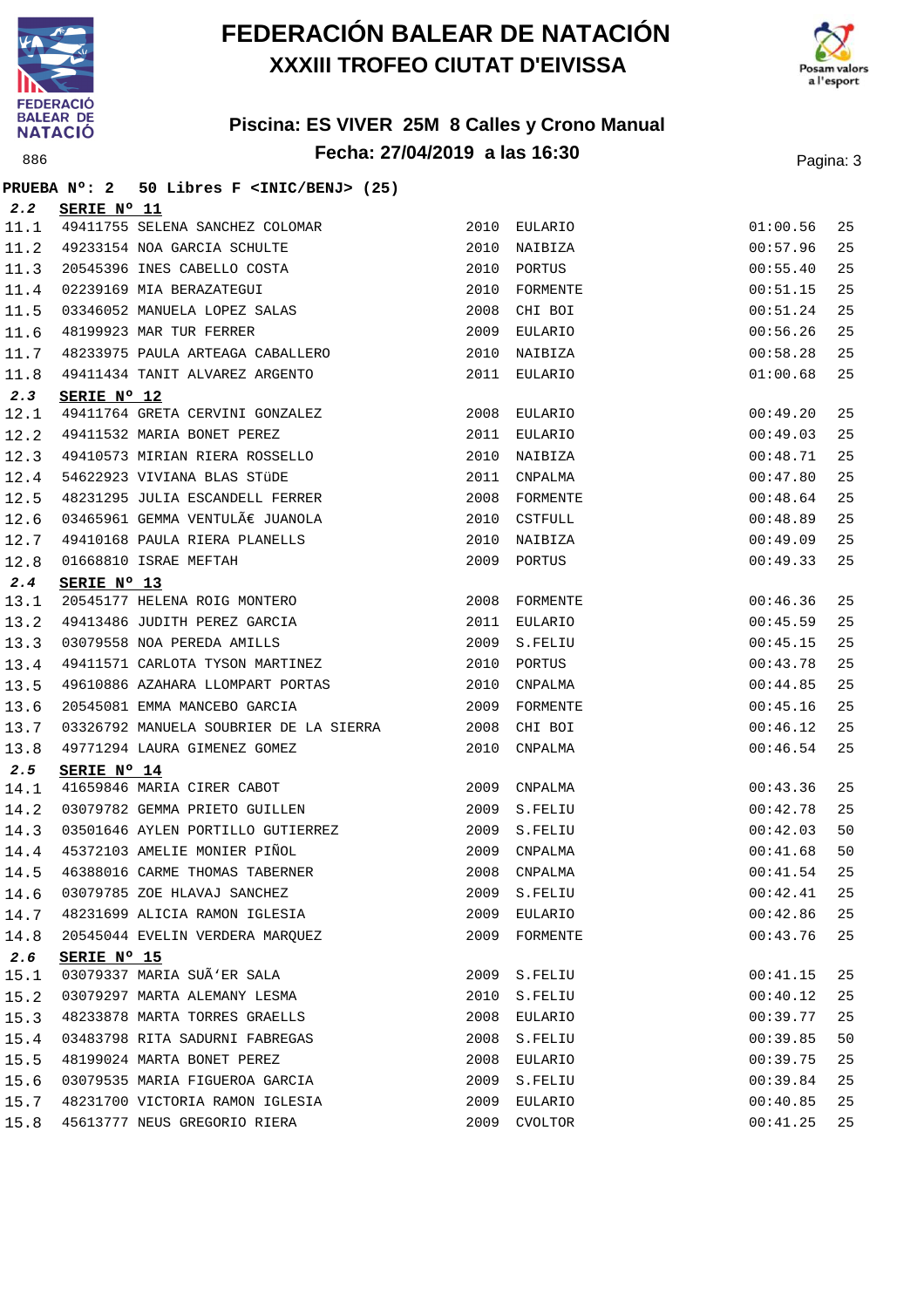



|      |             | PRUEBA Nº: 2 50 Libres F <inic benj=""> (25)</inic>                |      |               |             |    |
|------|-------------|--------------------------------------------------------------------|------|---------------|-------------|----|
| 2.7  | SERIE Nº 16 |                                                                    |      |               |             |    |
| 16.1 |             |                                                                    |      |               | 00:39.08    | 25 |
| 16.2 |             |                                                                    |      |               | 00:38.15    | 25 |
| 16.3 |             |                                                                    |      |               | 00:37.52    | 25 |
| 16.4 |             | 03078708 MARJORIE NAOMI MORANTE LUCERO 2008 S.FELIU                |      |               | 00:37.08    | 25 |
| 16.5 |             | 46394475 LAURA CASTAÑER NOGUERA<br>$$\tt 2009$$ CVOLTOR            |      |               | 00:37.40    | 25 |
| 16.6 |             | 49411570 CLAUDIA TYSON MARTINEZ                                    | 2008 | PORTUS        | 00:38.12    | 25 |
| 16.7 |             | 47260950 ANA MARIA MANCEBO PAÑOS                                   | 2008 | FORMENTE      | 00:38.93    | 25 |
| 16.8 |             | 03079893 CELIA HIDALGO GARCIA                                      |      | 2008 S.FELIU  | 00:39.17    | 25 |
| 2.8  | SERIE Nº 17 |                                                                    |      |               |             |    |
| 17.1 |             | 45185139 LUCIA FUSTER BAENA<br>49770993 ERIKA BAYON BUENO          |      | 2008 CNPALMA  | 00:36.81    | 25 |
| 17.2 |             |                                                                    | 2008 | CVOLTOR       | 00:36.41    | 25 |
| 17.3 |             | 45614991 ELISABETH ABAD NUÑEZ 2008                                 |      | CNPALMA       | 00:35.26    | 25 |
| 17.4 |             | 45193826 Mª VICTORIA CAÑADILLAS SMOLOVA 2008 CNPALMA               |      |               | 00:33.67    | 25 |
| 17.5 |             | 45184949 CLAUDIA FRANCO ROSSELLO<br>2008 CNPALMA                   |      |               | 00:34.27    | 25 |
| 17.6 |             | 03079583 MIREIA GONZALEZ VALERA                                    | 2008 | S.FELIU       | 00:35.81    | 25 |
| 17.7 |             | 48230531 JIMENA GARCIA DE DIOS                                     |      | 2008 EULARIO  | 00:36.62    | 25 |
| 17.8 |             | 45372330 EMILIE SANCHEZ BUJOSA                                     |      | 2009 CNPALMA  | 00:36.86    | 25 |
|      |             | PRUEBA $N^{\circ}$ : 3 100 Libres M <al ab="" in="" j=""> (2)</al> |      |               |             |    |
| 3.1  | SERIE Nº 18 |                                                                    |      |               |             |    |
| 18.2 |             | 03320072 RODRIGO ALONSO PEREIRA                                    |      | 2007 CHI BOI  | S.T.        |    |
| 18.3 |             |                                                                    |      |               | 01:26.59    | 25 |
| 18.4 |             |                                                                    |      |               | 01:25.26    | 25 |
| 18.5 |             | 47260882 ADRIAN VILLAR CASTELLO                                    |      | 2005 FORMENTE | 01:25.43    | 25 |
| 18.6 |             | 47260848 CARLOS WENHAM MARTINEZ                                    |      | 2006 FORMENTE | 01:29.80    | 25 |
| 18.7 |             | 03878200 Joel Rustullet Pujol                                      |      | 2005 CSTFULL  | S.T.        |    |
| 3.2  | SERIE Nº 19 |                                                                    |      |               |             |    |
| 19.1 |             | 03338879 LUCAS SENOVILLA RAMOS                                     |      | 2004 CHI BOI  | 01:25.26    | 25 |
| 19.2 |             | 03484170 ORIOL SARRASECA LLORET                                    |      | 2006 S.FELIU  | 01:21.63    | 25 |
| 19.3 |             | 43461584 PAU SOCIAS ROIG<br>48232550 UNAI CLAVERO HUERTAS          |      | 2006 CVOLTOR  | 01:15.21    | 25 |
| 19.4 |             |                                                                    |      | 2006 NAIBIZA  | 01:13.92    | 25 |
| 19.5 |             | 09379003 MARK SANTIAGO FLOREA 2005 CNPALMA                         |      |               | 01:16.49    | 50 |
|      |             | 19.6 03339359 JAVIER RIVERO GONZALEZ 6 2005 CHI BOI                |      |               | 01:21.50 25 |    |
|      |             | 19.7 03319848 BENJAMIN ROYO ANAYA                                  |      | 2006 CHI BOI  | 01:24.44    | 25 |
| 3.3  | SERIE Nº 20 |                                                                    |      |               |             |    |
| 20.1 |             | 03090304 FERRAN JIMÉNEZ PÉREZ                                      |      | 2004 VALLIRA  | 01:13.31    | 25 |
| 20.2 |             | 49483562 ALEX JOAN ROMERO LLUCH                                    |      | 2006 CNPALMA  | 01:11.83    | 25 |
| 20.3 |             | 06916330 TOMAS ROGEN                                               |      | 2006 PORTUS   | 01:10.35    | 25 |
| 20.4 |             | 47431112 HECTOR ROSELLO FERNANDEZ                                  |      | 2005 NAIBIZA  | 01:09.70    | 25 |
| 20.5 |             | 03313726 MARCOS ESPINOZA PINO                                      |      | 2003 CHI BOI  | 01:09.74    | 25 |
| 20.6 |             | 48199742 MARCOS GARCIA IZQUIERDO                                   |      | 2006 NAIBIZA  | 01:10.56    | 25 |
| 20.7 |             | 03334098 SERGIO CONTRERAS SANTAMARIA                               |      | 1999 CHI BOI  | 01:13.86    | 50 |
| 20.8 |             | 41664334 MARC TOMAS MORCILLO                                       |      | 2006 CVOLTOR  | 01:13.59    | 25 |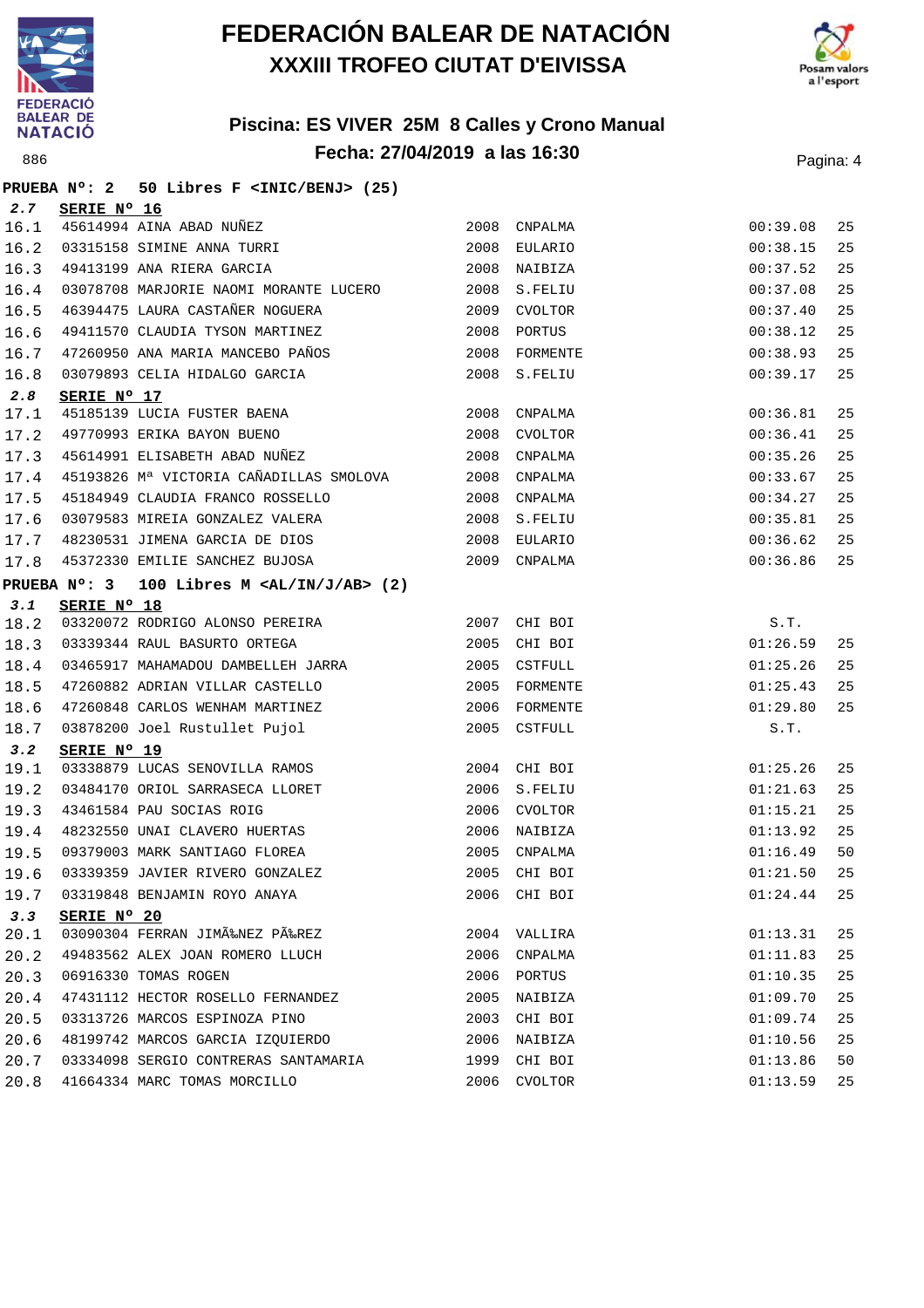



|      | PRUEBA N°: 3 | 100 Libres M $\langle \text{AL}/\text{IN}/\text{J}/\text{AB} \rangle$ (2) |      |              |             |    |
|------|--------------|---------------------------------------------------------------------------|------|--------------|-------------|----|
| 3.4  | SERIE Nº 21  |                                                                           |      |              |             |    |
| 21.1 |              | 03330083 ALBERTO ANGULO ROMO                                              |      | 1997 CHI BOI | 01:10.29    | 50 |
| 21.2 |              | 48233940 MARC CARDONA MARTIN                                              |      | 2006 NAIBIZA | 01:06.67    | 25 |
| 21.3 |              | 03333403 IVAN ALVAREZ HORCAJO                                             |      | 2002 CHI BOI | 01:08.22    | 50 |
| 21.4 |              | 03330085 SERGIO ANGULO ROMO                                               |      | 2002 CHI BOI | 01:06.27    | 25 |
| 21.5 |              | 03481412 CARLOS GOMEZ DAMAS                                               |      | 2006 S.FELIU | 01:06.44    | 25 |
| 21.6 |              | 45614675 ALVARO MIRO JURADO                                               |      | 2004 CVOLTOR | 01:08.26    | 50 |
| 21.7 |              | 45187630 MIGUEL GUZMAN PINTO                                              |      | 2005 CNPALMA | 01:07.50    | 25 |
| 21.8 |              | 03090745 NIL CUCURULL PARDO                                               |      | 2004 VALLIRA | 01:09.35    | 25 |
| 3.5  | SERIE Nº 22  |                                                                           |      |              |             |    |
| 22.1 |              | 47430697 VICENT ROIG ROIG<br>03333401 JAVIER ALVAREZ HORCAJO              |      | 2002 NAIBIZA | 01:06.99    | 50 |
| 22.2 |              |                                                                           |      | 1998 CHI BOI | 01:06.66    | 50 |
| 22.3 |              |                                                                           |      |              | 01:04.08    | 25 |
| 22.4 |              | 03493324 FRANCIS DEL CASTILLO ALVAREZ 62002 VALLIRA                       |      |              | 01:02.29    | 25 |
| 22.5 |              |                                                                           |      |              | 01:02.34    | 25 |
| 22.6 |              |                                                                           |      |              | 01:05.92    | 50 |
| 22.7 |              | 03090731 PAU CAPDEVILA HERNÃNDEZ 2004 VALLIRA                             |      |              | 01:05.21    | 25 |
| 22.8 |              | 02069170 KEVIN NICOLAS RADU                                               |      | 2006 CNPALMA | 01:05.44    | 25 |
| 3.6  | SERIE Nº 23  |                                                                           |      |              |             |    |
| 23.1 |              | 00508861 LUIS ALVARO CONEAC                                               |      | 2001 NAIBIZA | 01:01.71    | 25 |
| 23.2 |              | 47430056 DOROTEO SESMERO RIERA                                            |      | 2004 EULARIO | 01:01.23    | 25 |
| 23.3 |              | 48231031 NOAH MERTENS SOLANS                                              |      | 2003 EULARIO | 01:02.61    | 50 |
| 23.4 |              | 03334099 RAUL CONTRERAS SANTAMARIA                                        |      | 2004 CHI BOI | 01:01.67    | 50 |
| 23.5 |              | 47255846 LUIS-ASHLEY IBAN BAKER                                           |      | 2001 EULARIO | 01:00.25    | 25 |
| 23.6 |              | 43461489 TONI FRAU SIQUIER                                                |      | 2002 CVOLTOR | 01:02.74    | 50 |
| 23.7 |              | 49606072 JOSEP PASCUAL MUT                                                |      | 2005 CNPALMA | 01:01.60    | 25 |
| 23.8 |              | 03091272 ISAAC CABALLERO EGIDO                                            |      | 2004 VALLIRA | 01:02.18    | 25 |
| 3.7  | SERIE Nº 24  |                                                                           |      |              |             |    |
| 24.1 |              | 03340217 ANGEL SERRANO SERRANO                                            |      | 2000 CHI BOI | 01:01.18    | 50 |
| 24.2 |              | 47431495 MIQUEL RIERA GARCIA (2002 NAIBIZA                                |      |              | 00:59.06    | 25 |
| 24.3 |              | 47433490 ALVARO BENITEZ RODRIGUEZ 2004 EULARIO                            |      |              | 00:58.53    | 25 |
| 24.4 |              | 03476221 ALBERTO GARRIDO ROBLES                                           |      | 1988 S.FELIU | 00:57.00    | 25 |
|      |              | 24.5 45611418 GUILLEM ESTARELLAS DE HARO 2004 CAMPUSES                    |      |              | 00:58.88 50 |    |
| 24.6 |              | 47409850 MARC TORRES VEGA                                                 |      | 2004 NAIBIZA | 01:00.33    | 50 |
| 24.7 |              | 47431841 JOSE ANTONIO ZORNOZA MAURI                                       | 2003 | NAIBIZA      | 00:59.15    | 25 |
| 24.8 |              | 47409903 DAVID MEDINA CARDENAS                                            |      | 2004 NAIBIZA | 01:00.00    | 25 |
| 3.8  | SERIE Nº 25  |                                                                           |      |              |             |    |
| 25.1 |              | 03338044 CRISTIAN PUADO MIÃ'ARRO                                          | 2003 | CHI BOI      | 00:58.47    | 50 |
| 25.2 |              | 43459955 PABLO NAVAS ACEITUNO                                             | 2002 | CVOLTOR      | 00:56.14    | 25 |
| 25.3 |              | 03478745 RUBEN MARTINEZ AMBROSIO                                          |      | 1998 S.FELIU | 00:57.18    | 50 |
| 25.4 |              | 06410547 ROBIN DAVID AILAN                                                |      | 2003 CNPALMA | 00:56.23    | 50 |
| 25.5 |              | 47406107 ANGEL ESTEBAN SEGOVIA                                            |      | 2004 NAIBIZA | 00:56.24    | 50 |
| 25.6 |              | 43214090 JOAN SASTRE RODRIGUEZ                                            |      | 2004 CVOLTOR | 00:55.70    | 25 |
| 25.7 |              | 43466374 NESTOR SIQUIER RIPOLL                                            | 2004 | CNPALMA      | 00:58.29    | 50 |
| 25.8 |              | 03338047 ADRIAN PUADO MIÃ'ARRO                                            |      | 2003 CHI BOI | 00:58.55    | 50 |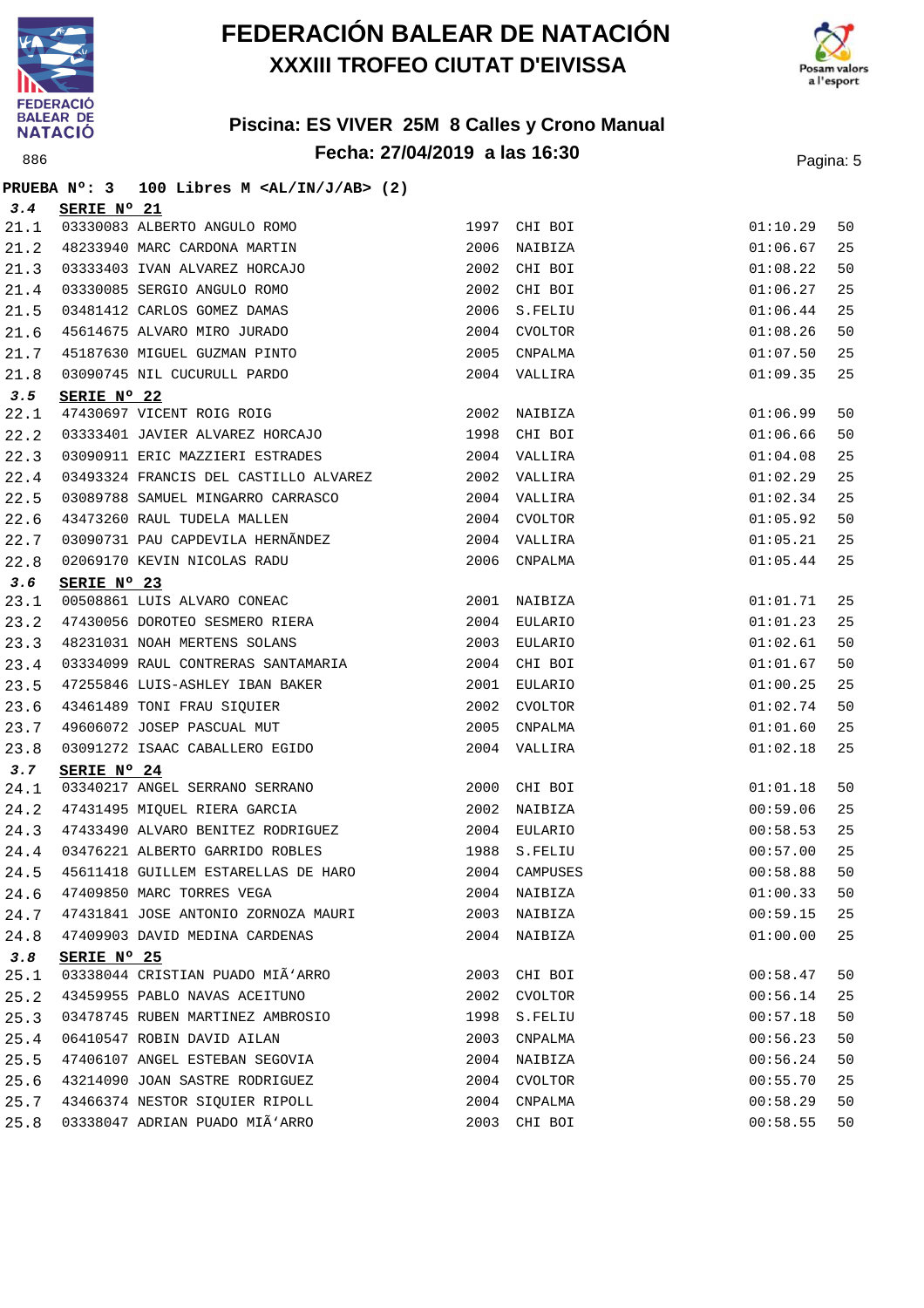



#### **Piscina: ES VIVER 25M 8 Calles y Crono Manual Fecha: 27/04/2019 a las 16:30** Pagina: 6

**PRUEBA Nº: 4 100 Libres F <AL/IN/J/AB> (26)**

| 4.1  | SERIE Nº 26                                                |      |                |          |    |
|------|------------------------------------------------------------|------|----------------|----------|----|
| 26.1 | 47260829 LAURA MENDEZ MOYA                                 | 2006 | FORMENTE       | S.T.     |    |
| 26.2 | 03339978 BARBARA DE LOS SANTOS HESLER                      | 2005 | CHI BOI        | S.T.     |    |
| 26.3 | 03346199 MARIA SERRANO MADRID-SALVADOR                     | 2006 | CHI BOI        | 01:39.06 | 25 |
| 26.4 | 49414105 MARTINA LEON TUR                                  |      | 2006 PORTUS    | 01:36.03 | 25 |
| 26.5 | 41711682 GEMMA VALERA CASTELLANO                           | 2007 | CNPALMA        | 01:37.96 | 25 |
| 26.6 | 03470822 JULIA TEIXIDÙ PLANAGUMÀ                           | 2006 | <b>CSTFULL</b> | 01:58.60 | 25 |
| 26.7 | 47431364 ELISA GALVEZ RODRIGUEZ                            |      | 2006 NAIBIZA   | S.T.     |    |
| 4.2  | SERIE Nº 27                                                |      |                |          |    |
| 27.1 | 54877403 SOFIA VELASCO DE LA COLINA                        |      | 2007 NAIBIZA   | 01:32.24 | 25 |
| 27.2 | 20545079 ELSA MANCEBO GARCIA                               |      | 2007 FORMENTE  | 01:29.93 | 25 |
| 27.3 | 47431715 NATALIA PRIETO MARQUEZ                            | 2007 | EULARIO        | 01:26.44 | 25 |
| 27.4 | 47432943 ANDREA RIERA PLANELLS                             |      | 2007 NAIBIZA   | 01:25.51 | 25 |
| 27.5 | 47431610 NATALIA TUR BLESA<br>47433046 ALBA PRATS MARTINEZ |      | 2007 NAIBIZA   | 01:25.52 | 25 |
| 27.6 |                                                            |      | 2007 PORTUS    | 01:29.09 | 25 |
| 27.7 | 48231747 PAULA RIERA ROSSELLO                              | 2006 | NAIBIZA        | 01:31.94 | 25 |
| 27.8 | 03450592 ANNA MORENO BEATOBE                               |      | 2006 CSTFULL   | 01:33.25 | 25 |
| 4.3  | SERIE Nº 28                                                |      |                |          |    |
| 28.1 | 03486054 DAFNE GONZALEZ MARTINEZ                           |      | 2005 S.FELIU   | 01:22.93 | 25 |
| 28.2 | 48230864 LAURA FERRER MORENTE                              | 2006 | PORTUS         | 01:21.73 | 25 |
| 28.3 | 41662195 MARTA ROCA RODADO                                 | 2007 | CVOLTOR        | 01:20.02 | 25 |
| 28.4 | 09700604 KIARA BERAZATEGUI                                 | 2007 | FORMENTE       | 01:19.40 | 25 |
| 28.5 | 47260888 PAULA ROIG MONTERO                                |      | 2007 FORMENTE  | 01:19.59 | 25 |
| 28.6 | 48199919 DANIELA HORMIGO ROSELLO                           | 2006 | NAIBIZA        | 01:21.03 | 25 |
| 28.7 | 48232179 AITANA ALCANTARA MARCELO                          | 2007 | EULARIO        | 01:22.76 | 25 |
| 28.8 | 03465198 ELENA ROBLES BRIONES                              | 2005 | CSTFULL        | 01:25.48 | 25 |
| 4.4  | SERIE Nº 29                                                |      |                |          |    |
| 29.1 | 49410317 NEUS SASTRE CASTELLO                              | 2006 | EULARIO        | 01:18.29 | 25 |
| 29.2 | 49410044 PATRICIA QUIROS TUR                               | 2007 | NAIBIZA        | 01:17.50 | 25 |
| 29.3 | 48231123 PAULA PEREZ MULAS                                 | 2007 | EULARIO        | 01:17.03 | 25 |
| 29.4 | 46393213 MARTA ROSSELLO GARCIA                             | 2007 | CNPALMA        | 01:15.80 | 25 |
| 29.5 | 03078715 CLAUDIA HORCAJADA MACIAS                          |      | 2005 S.FELIU   | 01:17.66 | 50 |
| 29.6 | 03333978 ROCIO PRADAS LINARES                              | 2002 | CHI BOI        | 01:18.41 | 50 |
| 29.7 | 48231774 EMMA GARCIA PINO                                  |      | 2005 PORTUS    | 01:18.11 | 25 |
| 29.8 | 54877137 RIHAB RAHMOUNI ZAIM                               |      | 2006 NAIBIZA   | 01:19.31 | 25 |
| 4.5  | SERIE Nº 30                                                |      |                |          |    |
| 30.1 | 43473466 CLAUDIA GELABERT RUBIO                            |      | 2007 CNPALMA   | 01:15.31 | 25 |
| 30.2 | 48232036 PAULA CIVICO YESTE                                |      | 2003 PORTUS    | 01:15.09 | 25 |
| 30.3 | 48199096 CARLA CAPARROS BUENDIA                            |      | 2003 NAIBIZA   | 01:14.58 | 25 |
| 30.4 | 48232915 IVANA TORRES CARDONA                              |      | 2004 PORTUS    | 01:12.54 | 25 |
| 30.5 | 08827327 ANNA GENOVA RADEVA                                | 2007 | CNPALMA        | 01:12.68 | 25 |
| 30.6 | 75918472 MARTINA JIMENEZ MAMERO                            | 2007 | NAIBIZA        | 01:14.78 | 25 |
| 30.7 | 43475140 LEIRE PARDAL PALENCIANO                           | 2007 | CNPALMA        | 01:16.24 | 50 |
| 30.8 | 03497398 PAULA SANZ LORENZO                                |      | 2006 S.FELIU   | 01:15.34 | 25 |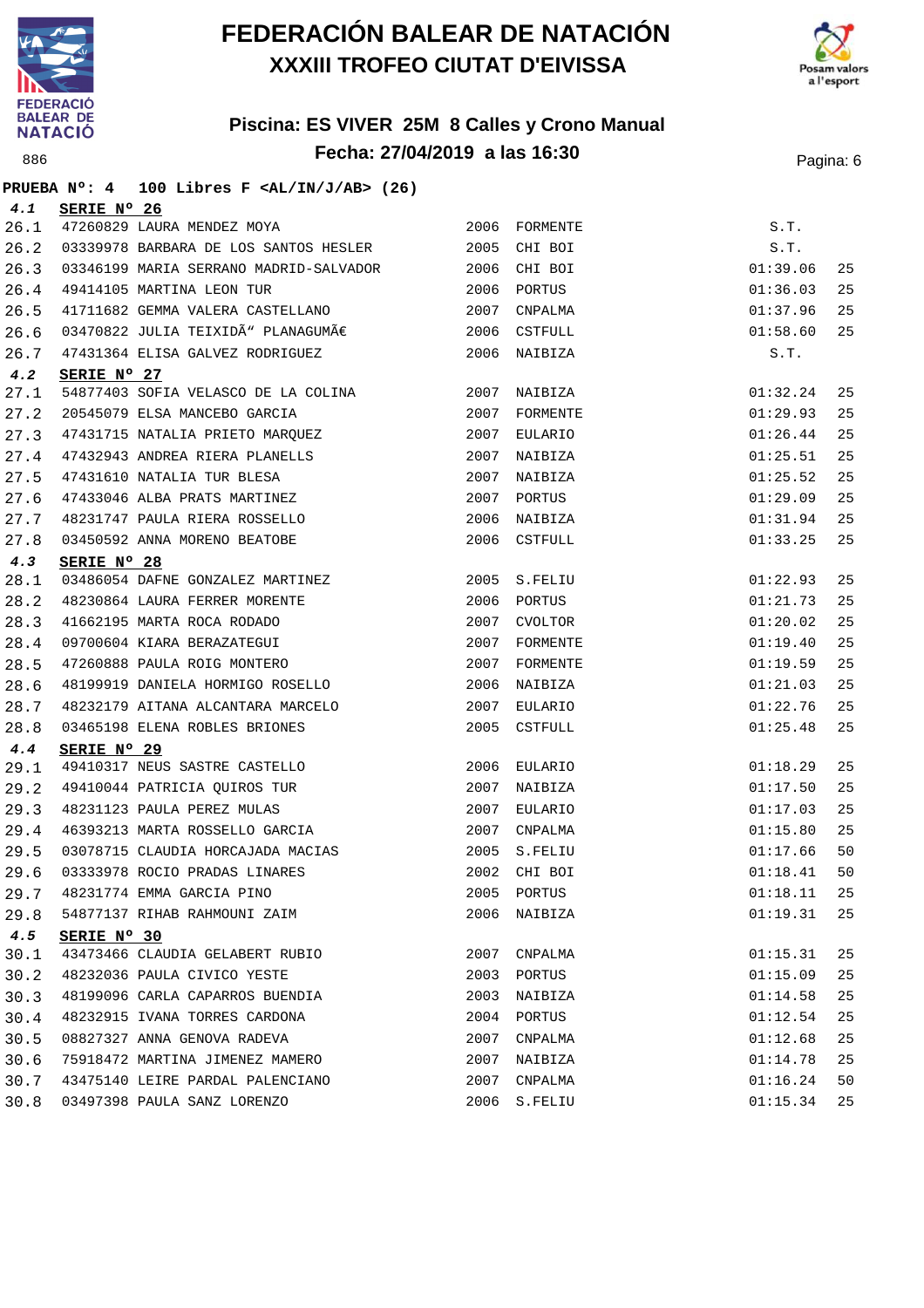



#### **Piscina: ES VIVER 25M 8 Calles y Crono Manual Fecha: 27/04/2019 a las 16:30** Pagina: 7

# **PRUEBA Nº: 4 100 Libres F <AL/IN/J/AB> (26)**

| 4.6  | SERIE Nº 31                        |      |              |          |    |
|------|------------------------------------|------|--------------|----------|----|
| 31.1 | 03494303 LAIA CABALLERO LOZANO     |      | 2003 S.FELIU | 01:11.93 | 25 |
| 31.2 | 03486896 LAIA MARSÃ" LAMONJA       |      | 2004 S.FELIU | 01:11.76 | 25 |
| 31.3 | 03333800 NOELIA BARBEITOS MIGUEZ   |      | 2002 CHI BOI | 01:11.15 | 50 |
| 31.4 | 03078692 ANNA GOMEZ VILLALBA       |      | 2006 S.FELIU | 01:09.94 | 25 |
| 31.5 | 03478649 PAULA GOMEZ VILLALBA      |      | 2004 S.FELIU | 01:09.97 | 25 |
| 31.6 | 03476384 MARIONA GIL LUQUE         |      | 2003 VALLIRA | 01:11.30 | 25 |
| 31.7 | 47432712 MARIA MORETA SANTOS       | 2003 | PORTUS       | 01:11.90 | 25 |
| 31.8 | 45692762 ANGELA BUSQUETS NAVARRO   | 2006 | CNPALMA      | 01:13.27 | 50 |
| 4.7  | SERIE Nº 32                        |      |              |          |    |
| 32.1 | 48233287 ADRIANA ESTEBAN SEGOVIA   |      | 2007 NAIBIZA | 01:09.21 | 25 |
| 32.2 | 46388012 CATERINA THOMAS TABERNER  |      | 2004 CNPALMA | 01:10.14 | 50 |
| 32.3 | 41662125 AINA MARIANO SALOM        | 2003 | CVOLTOR      | 01:07.87 | 25 |
| 32.4 | 47431861 PAULA ROIG SANJUAN        |      | 2004 NAIBIZA | 01:08.16 | 50 |
| 32.5 | 47430688 TERESA HERNANDEZ MARI     |      | 2006 EULARIO | 01:07.30 | 25 |
| 32.6 | 46394473 NEREA CASTAÑER NOGUERA    | 2003 | CVOLTOR      | 01:07.90 | 25 |
| 32.7 | 45189605 MARINA PONS RAMON         | 2006 | CNPALMA      | 01:09.18 | 25 |
| 32.8 | 46388014 AINA THOMAS TABERNER      | 2006 | CNPALMA      | 01:09.67 | 25 |
| 4.8  | SERIE Nº 33                        |      |              |          |    |
| 33.1 | 48230956 CARLA IZQUIERDO TUR       |      | 2004 EULARIO | 01:06.53 | 25 |
| 33.2 | 49410260 CLAUDIA BASILIO FERNANDEZ |      | 2005 EULARIO | 01:05.95 | 25 |
| 33.3 | 47433047 ALBA PARRA OLIVA          | 2004 | NAIBIZA      | 01:05.76 | 25 |
| 33.4 | 41664031 SOFIA BARRIOS GIORNO      | 2005 | CNPALMA      | 01:05.46 | 25 |
| 33.5 | 03079897 ALBA LOBATO ROSARIO       |      | 2005 S.FELIU | 01:05.60 | 25 |
| 33.6 | 47433213 MARIA RIERA RAMON         |      | 2003 EULARIO | 01:05.86 | 25 |
| 33.7 | 48199743 SOFIA GARCIA IZQUIERDO    | 2003 | NAIBIZA      | 01:06.06 | 25 |
| 33.8 | 45614381 MARTA RUBIO BUJOSA        | 2005 | CNPALMA      | 01:06.84 | 25 |
| 4.9  | SERIE Nº 34                        |      |              |          |    |
| 34.1 | 03476524 ELENA HERRERO LOPEZ       |      | 2003 VALLIRA | 01:04.85 | 25 |
| 34.2 | 47432716 AMAYA TORRES SERRA        | 2006 | EULARIO      | 01:04.50 | 25 |
| 34.3 | 03478678 CARLA BLANCH ROJAS        |      | 2005 VALLIRA | 01:03.35 | 25 |
| 34.4 | 47408731 CLAUDIA MANUEL SORIANO    |      | 2003 CVOLTOR | 01:03.12 | 25 |
| 34.5 | 03478697 CARLOTA COLOMER GUASCH    |      | 2005 S.FELIU | 01:03.22 | 25 |
| 34.6 | 03494813 CLAUDIA GONZALEZ PUJOL    |      | 2003 S.FELIU | 01:05.29 | 50 |
| 34.7 | 48198922 MARIA RIERA PRATS         | 2006 | NAIBIZA      | 01:04.71 | 25 |
| 34.8 | 43223264 NATALIA DURAHO LOZANO     | 2001 | CVOLTOR      | 01:06.23 | 50 |
| 4.10 | SERIE Nº 35                        |      |              |          |    |
| 35.1 | 47433311 GLORIA TORRES HUESO       |      | 2003 EULARIO | 01:02.03 | 25 |
| 35.2 | 47409922 IRENE GARCIA DE DIOS      | 2005 | EULARIO      | 01:02.61 | 50 |
| 35.3 | 48231611 AROHA FLORIT GUNCKEL      | 2004 | NAIBIZA      | 01:00.93 | 25 |
| 35.4 | 03481304 SILENA GONZALEZ MARTOS    | 2002 | S.FELIU      | 01:00.06 | 25 |
| 35.5 | 47433057 EVA PARRA OLIVA           |      | 2004 NAIBIZA | 01:00.72 | 25 |
| 35.6 | 03497370 PAULA FERNÃNDEZ LUQUE     | 2004 | VALLIRA      | 01:01.00 | 25 |
| 35.7 | 48199799 ELENA GONZALEZ GUASCH     | 2005 | EULARIO      | 01:02.67 | 50 |
| 35.8 | 03495652 CARLA PEREDA LUQUE        | 2002 | S.FELIU      | 01:02.82 | 25 |
|      |                                    |      |              |          |    |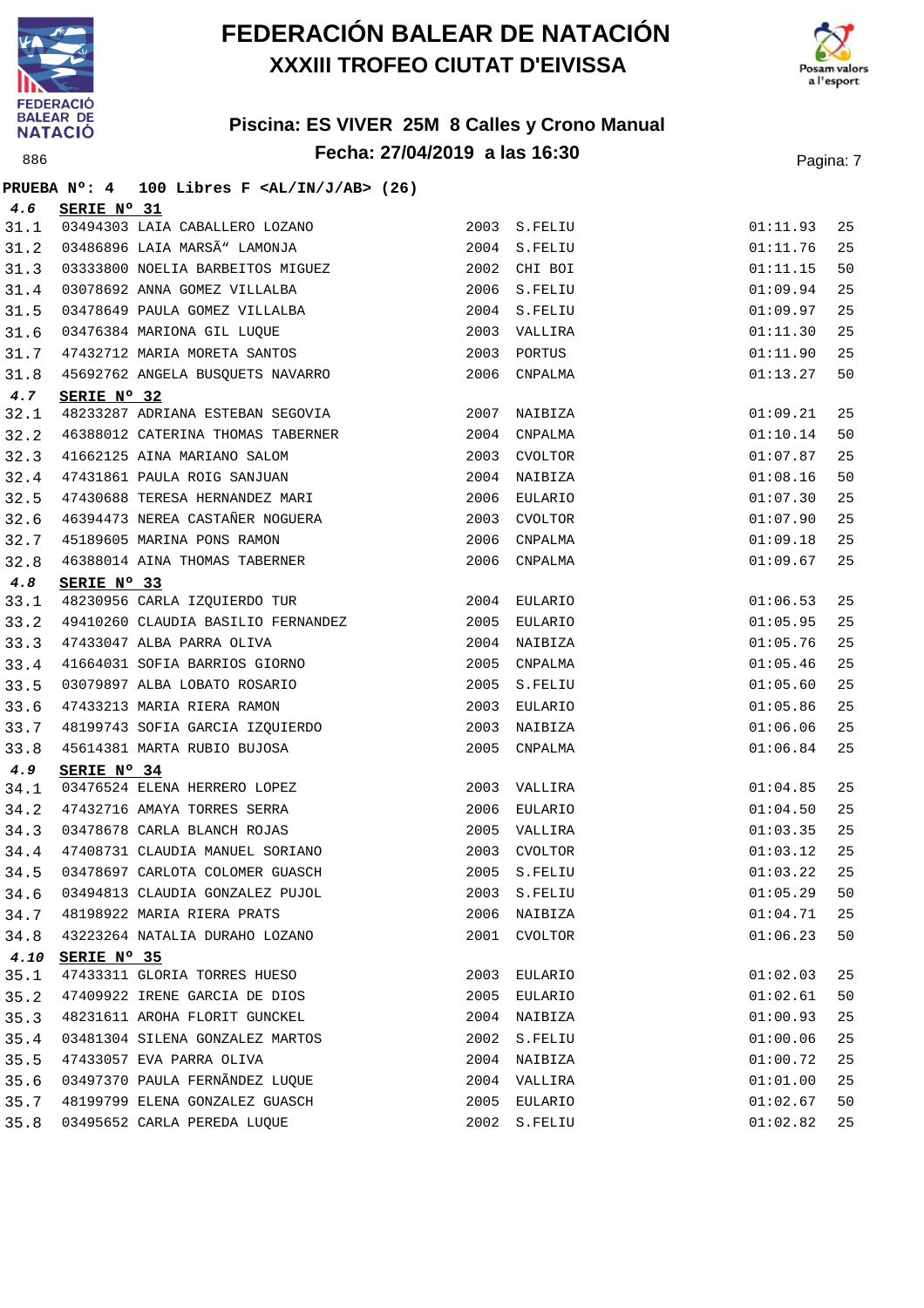



#### **Piscina: ES VIVER 25M 8 Calles y Crono Manual Fecha: 27/04/2019 a las 16:30** Pagina: 8

**PRUEBA Nº: 5 50 Braza M <INIC/BENJ> (13) 5.1 SERIE Nº 36** 36.2 48233128 UMI CRISTIAN PEREZ OTA 2010 EULARIO S.T. 36.3 03347278 ANDRIY LESYUK 2008 CHI BOI S.T. 36.4 49411230 GONZALO CHIMAILOV CHEVESTE 2010 NAIBIZA S.T. 36.5 49416424 ASIER ROIG SOLER 2009 EULARIO S.T. 36.6 48233936 JORDI PLANELLS CALBET 2009 NAIBIZA S.T. **5.2 SERIE Nº 37** 37.2 02339553 YANIS TEO DAY 2010 NAIBIZA S.T. 37.3 48232467 MATIAS ADDA FERRER 2010 EULARIO S.T. 37.4 49419451 AYOUB EZZHANI NEAGU 2010 EULARIO S.T. 37.5 05752743 SAVELY LYALYAKIN 2008 PORTUS S.T. 37.6 01465538 FEDERICO FUNARI 2008 EULARIO S.T. 37.7 48199918 SIMON HORMIGO ROSELLO 2008 NAIBIZA S.T. **5.3 SERIE Nº 38** 38.1 48230105 ALBERT ROMERO DOMINGUEZ 2009 NAIBIZA 01:05.81 25 38.2 48233824 PABLO GARCIA ANGULO 2010 NAIBIZA 01:02.56 25 38.3 03091281 JOEL LUQUE CORDOBA 2009 S.FELIU 00:57.02 25 38.4 48198914 JORDI FERRER TORRES 2008 EULARIO 00:55.30 25 38.5 03448841 ERIC LOPEZ QUESADA 2009 S.FELIU 00:56.98 25 38.6 48231516 DIEGO IGLESIAS PEREZ 2009 EULARIO 01:01.12 25 38.7 03467717 JOEL CASADO PLA 2010 CSTFULL 01:05.66 25 38.8 48230103 NESTOR GALVEZ RODRIGUEZ 2009 NAIBIZA S.T. **5.4 SERIE Nº 39** 39.1 47433603 IZAN RIBAS RODRIGUEZ 2007 PORTUS 00:53.69 25 39.2 49611670 SEBASTIAN ALCIBAR CSONDOR 2008 CVOLTOR 00:52.94 25 39.3 48199356 MARC CASTELLO TORRES 2007 EULARIO 00:51.92 25 39.4 03474880 ALEJANDRO SAA PEÃ'A 2009 S.FELIU 2009 S. 25 39.5 48231635 JOSEP TORRES SERRA 2009 EULARIO 00:51.59 25 39.6 45189527 GUIEM MAS HERNANDEZ 2008 CVOLTOR 00:52.86 25 39.7 48198365 HUGO DANIEL PRUDENCIO CAÑETE 2008 PORTUS 00:53.24 25 39.8 48233946 PAU TORRES VEGA 2010 NAIBIZA 00:54.43 25 **5.5 SERIE Nº 40** 40.1 03494497 TIGER SICHENG WANG 2007 S.FELIU 00:50.14 25 40.2 47432731 MARC ROMERO DOMINGUEZ 2007 NAIBIZA 00:48.71 25 40.3 47432134 LUCAS ANTICH AMOR 2007 NAIBIZA 00:48.62 25 40.4 46397767 MARCOS SIQUIER RIPOLL 2008 CNPALMA 00:47.93 25 40.5 48198031 IZAN JIMENEZ CARDONA 2008 PORTUS 00:48.12 25 40.6 03488003 IAGO MARSO LAMONJA 2008 S.FELIU 00:48.69 25 40.7 03338841 HUGO ALVAREZ HORCAJO 2008 CHI BOI 00:50.27 50 40.8 47433818 VICTOR ADDA FERRER 2008 EULARIO 00:50.81 25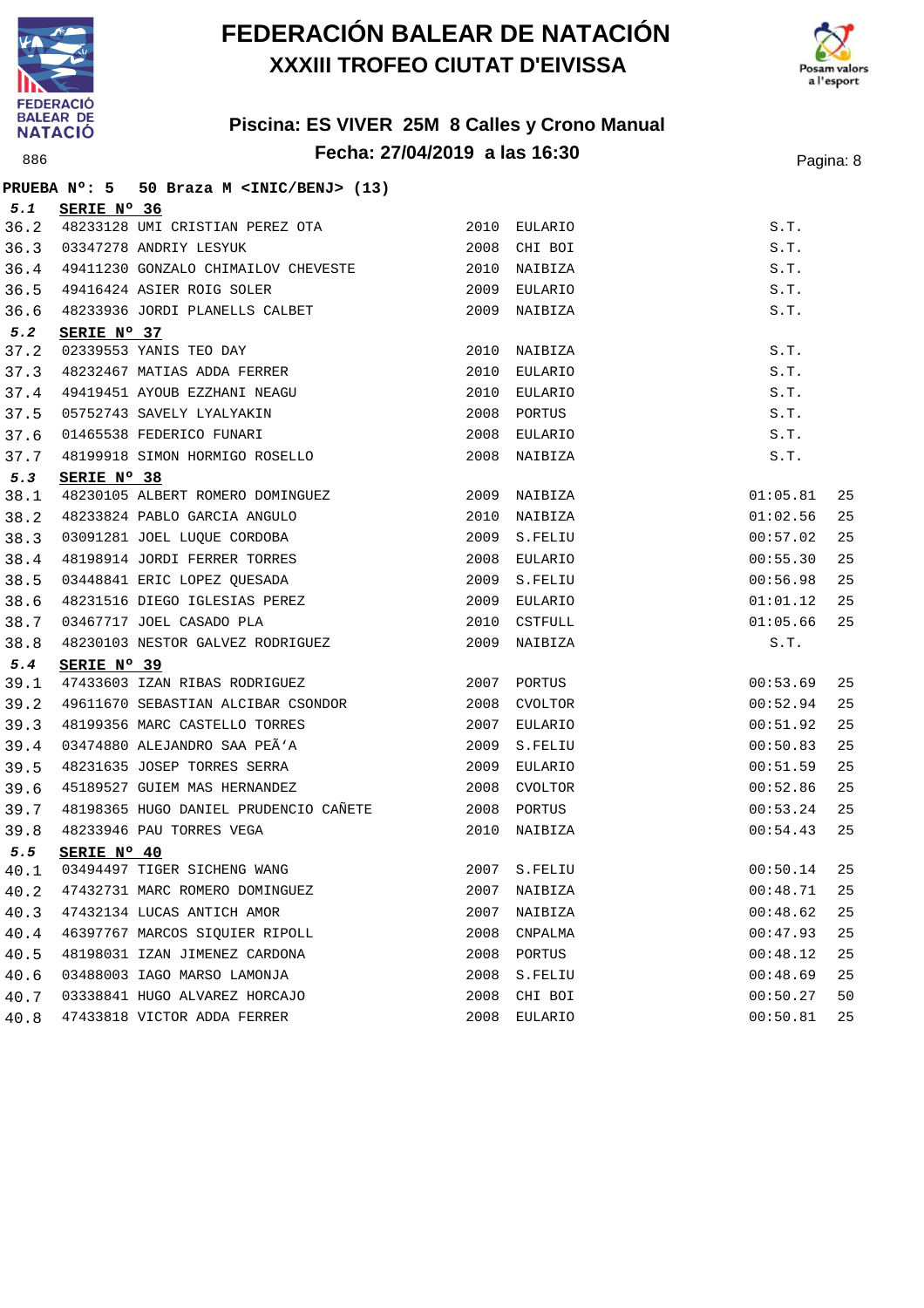



|      |                      | PRUEBA Nº: 5 50 Braza M <inic benj=""> (13)</inic>                                                             |      |               |             |    |
|------|----------------------|----------------------------------------------------------------------------------------------------------------|------|---------------|-------------|----|
| 5.6  | SERIE Nº 41          |                                                                                                                |      |               |             |    |
| 41.1 |                      | 45193431 TRISTAN SANTOS VILLALONGA 2009 CNPALMA                                                                |      |               | 00:46.96    | 25 |
| 41.2 |                      | 49770154 FCO. BORJA GARAU MORENO 2008                                                                          |      | CNPALMA       | 00:46.28    | 25 |
| 41.3 |                      | 47433258 MARC VALLVE PALERM                                                                                    |      | 2007 NAIBIZA  | 00:43.84    | 25 |
| 41.4 |                      | $03471214$ ERIC VENTULÃE JUANOLA                                                                               |      | 2007 CSTFULL  | 00:40.44    | 25 |
| 41.5 |                      |                                                                                                                |      |               | 00:43.02    | 25 |
| 41.6 |                      | 03347560 ALVARO KOVALSKYY<br>78223023 NOAH TORRICO RUIZ                                                        | 2007 | CHI BOI       | 00:46.97    | 50 |
| 41.7 |                      |                                                                                                                | 2008 | CVOLTOR       | 00:46.65    | 25 |
| 41.8 |                      | 48198316 PAU ASENSIO PRATS 2007 PORTUS                                                                         |      |               | 00:47.53    | 25 |
|      | PRUEBA $N^\circ$ : 6 | 50 Braza F <inic benj=""> (37)</inic>                                                                          |      |               |             |    |
| 6.1  | SERIE Nº 42          |                                                                                                                |      |               |             |    |
| 42.1 |                      | 03339012 CLAUDIA BARAJAS RODRIGUEZ 2009 CHI BOI                                                                |      |               | S.T.        |    |
| 42.2 |                      | 02239169 MIA BERAZATEGUI<br>01158973 NINA ANNA COLINA<br>49233154 NOA GARCIA SCHULTE<br>49417141 ARITI - - - - |      | 2010 FORMENTE | S.T.        |    |
| 42.3 |                      |                                                                                                                |      | 2008 FORMENTE | S.T.        |    |
| 42.4 |                      |                                                                                                                |      | 2010 NAIBIZA  | S.T.        |    |
| 42.5 |                      | 49417141 ARITJ AAJOUD EL AMRANI                                                                                |      | 2010 NAIBIZA  | S.T.        |    |
| 42.6 |                      |                                                                                                                |      | 2011 EULARIO  | S.T.        |    |
| 42.7 |                      | 49417141 ANII AROU<br>49413375 AROA WONG PADILLA<br>20545177 HELENA ROIG MONTERO                               |      | 2008 FORMENTE | S.T.        |    |
| 42.8 |                      | 49411434 TANIT ALVAREZ ARGENTO                                                                                 |      | 2011 EULARIO  | S.T.        |    |
| 6.2  | SERIE Nº 43          |                                                                                                                |      |               |             |    |
| 43.1 |                      | 02630927 MIKAELA PFAFFENDORF                                                                                   |      | 2011 EULARIO  | S.T.        |    |
| 43.2 |                      | 49411755 SELENA SANCHEZ COLOMAR                                                                                |      | 2010 EULARIO  | 01:25.95    | 25 |
| 43.3 |                      | 49411756 SIRAH SANCHEZ COLOMAR                                                                                 |      | 2010 EULARIO  | 01:14.58    | 25 |
| 43.4 |                      | 49410168 PAULA RIERA PLANELLS                                                                                  |      | 2010 NAIBIZA  | 01:10.11    | 25 |
| 43.5 |                      | 49410166 FAULA ATHLETIC SHOPPOOR<br>49410356 ONA TUR FERRER<br>49413486 JUDITH PEREZ GARCIA                    |      | 2009 EULARIO  | 01:12.27    | 25 |
| 43.6 |                      |                                                                                                                |      | 2010 EULARIO  | 01:17.87    | 25 |
| 43.7 |                      |                                                                                                                |      | 2011 EULARIO  | S.T.        |    |
| 43.8 |                      | 48233975 PAULA ARTEAGA CABALLERO                                                                               |      | 2010 NAIBIZA  | S.T.        |    |
| 6.3  | SERIE Nº 44          |                                                                                                                |      |               |             |    |
| 44.1 |                      | 49771294 LAURA GIMENEZ GOMEZ 2010 CNPALMA                                                                      |      |               | 01:07.56    | 25 |
| 44.2 |                      | 03326792 MANUELA SOUBRIER DE LA SIERRA 2008 CHI BOI                                                            |      |               | 01:07.07    | 25 |
| 44.3 |                      | 48231699 ALICIA RAMON IGLESIA 2009 EULARIO                                                                     |      |               | 00:59.44    | 25 |
| 44.4 |                      | 54623315 MARTINA GARCIA PROHENS                                                                                |      | 2010 CNPALMA  | 00:59.13 25 |    |
| 44.5 |                      | 03079558 NOA PEREDA AMILLS                                                                                     |      | 2009 S.FELIU  | 00:59.31    | 25 |
| 44.6 |                      | 49411571 CARLOTA TYSON MARTINEZ                                                                                |      | 2010 PORTUS   | 01:00.51    | 25 |
| 44.7 |                      | 03346052 MANUELA LOPEZ SALAS                                                                                   |      | 2008 CHI BOI  | 01:07.36    | 25 |
| 44.8 |                      | 49410573 MIRIAN RIERA ROSSELLO                                                                                 |      | 2010 NAIBIZA  | 01:08.82    | 25 |
| 6.4  | SERIE Nº 45          |                                                                                                                |      |               |             |    |
| 45.1 |                      | 01668810 ISRAE MEFTAH                                                                                          | 2009 | PORTUS        | 00:58.93    | 25 |
| 45.2 |                      | 03315158 SIMINE ANNA TURRI                                                                                     |      | 2008 EULARIO  | 00:57.28    | 25 |
| 45.3 |                      | 49411764 GRETA CERVINI GONZALEZ                                                                                |      | 2008 EULARIO  | 00:56.87    | 25 |
| 45.4 |                      | 03079782 GEMMA PRIETO GUILLEN                                                                                  | 2009 | S.FELIU       | 00:55.75    | 25 |
| 45.5 |                      | 49610886 AZAHARA LLOMPART PORTAS                                                                               |      | 2010 CNPALMA  | 00:57.26    | 50 |
| 45.6 |                      | 49411532 MARIA BONET PEREZ                                                                                     |      | 2011 EULARIO  | 00:57.20    | 25 |
| 45.7 |                      | 03465961 GEMMA VENTULÀ JUANOLA                                                                                 | 2010 | CSTFULL       | 00:58.63    | 25 |
| 45.8 |                      | 48233878 MARTA TORRES GRAELLS                                                                                  | 2008 | EULARIO       | 00:58.97    | 25 |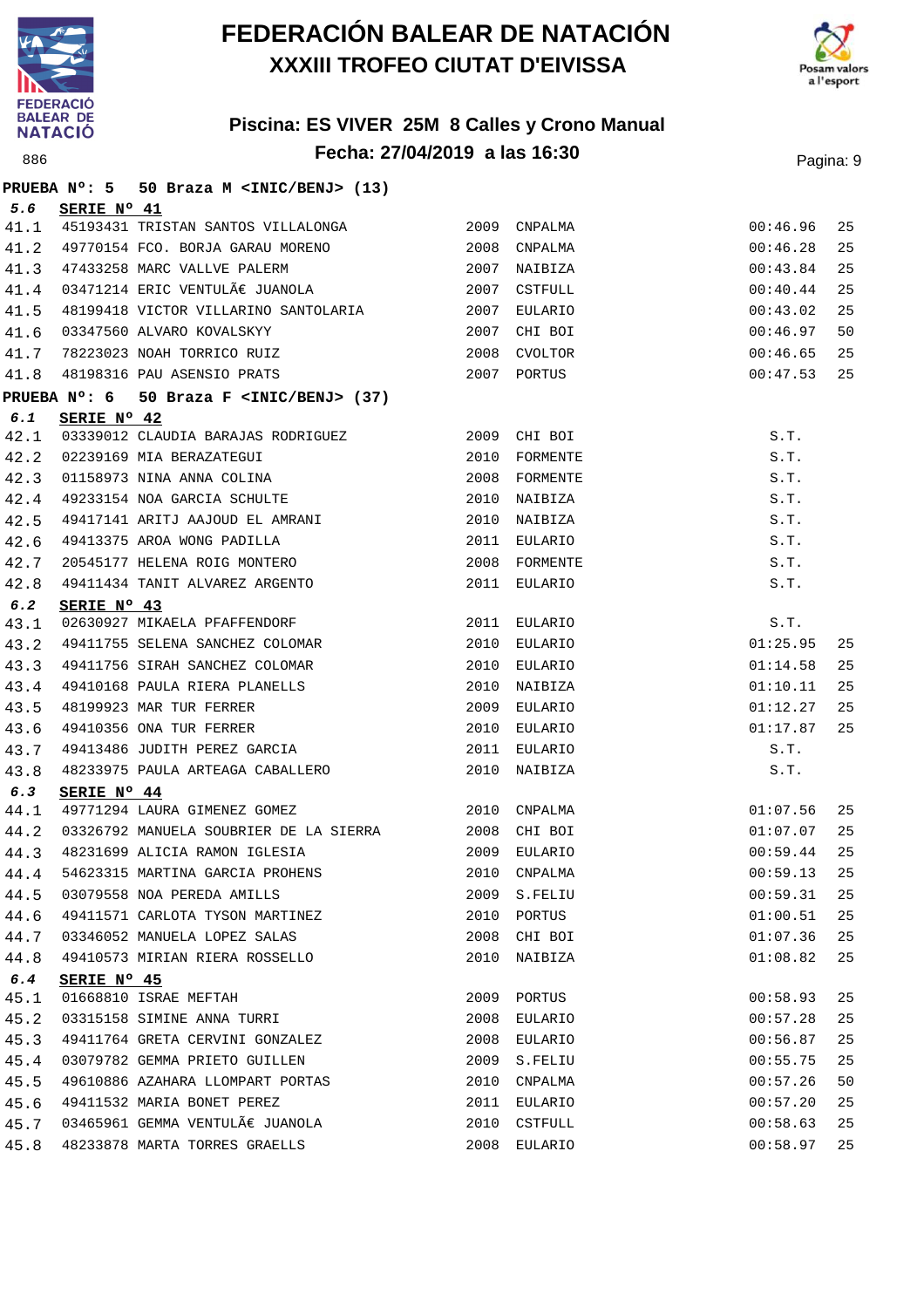



#### **Piscina: ES VIVER 25M 8 Calles y Crono Manual Fecha: 27/04/2019 a las 16:30** Pagina: 10

**PRUEBA Nº: 6 50 Braza F <INIC/BENJ> (37) 6.5 SERIE Nº 46** 46.1 03079535 MARIA FIGUEROA GARCIA 2009 S.FELIU 00:54.31 25 46.2 45372103 AMELIE MONIER PIÑOL 2009 CNPALMA 00:53.79 25 46.3 03501646 AYLEN PORTILLO GUTIERREZ 2009 S.FELIU 00:52.93 25 46.4 47260950 ANA MARIA MANCEBO PAÑOS 2008 FORMENTE 00:52.21 25 46.5 03493577 SIRLEYSKA ALEJANDRA GAMEZ URBANO 2007 S.FELIU 00:52.33 25 46.6 46388016 CARME THOMAS TABERNER 2008 CNPALMA 00:53.21 25 46.7 03079297 MARTA ALEMANY LESMA 2010 S.FELIU 00:54.23 25 46.8 41659846 MARIA CIRER CABOT 2009 CNPALMA 00:54.53 25 **6.6 SERIE Nº 47** 47.1 48230531 JIMENA GARCIA DE DIOS 2008 EULARIO 00:51.91 25 47.2 45614994 AINA ABAD NUÑEZ 2008 CNPALMA 00:51.20 25 47.3 03079785 ZOE HLAVAJ SANCHEZ 2009 S.FELIU 00:50.80 25 47.4 20545081 EMMA MANCEBO GARCIA 2009 FORMENTE 00:50.07 25 47.5 48231700 VICTORIA RAMON IGLESIA 2009 EULARIO 00:50.21 25 47.6 45613777 NEUS GREGORIO RIERA 2009 CVOLTOR 00:50.98 25 47.7 49774243 AMALIA COLL COMPANY 2009 CNPALMA 00:51.53 25 47.8 49920386 JULIA ARROM VILLALONGA 2009 CVOLTOR 00:52.06 25 **6.7 SERIE Nº 48** 48.1 49413199 ANA RIERA GARCIA 2008 NAIBIZA 00:49.09 25 48.2 03079893 CELIA HIDALGO GARCIA 2008 S.FELIU 00:47.98 25 48.3 45697729 PAULA MELIS FERRER 2009 CNPALMA 00:46.68 25 48.4 45184949 CLAUDIA FRANCO ROSSELLO 2008 CNPALMA 00:45.60 25 48.5 45372330 EMILIE SANCHEZ BUJOSA 2009 CNPALMA 00:46.03 25 48.6 03079583 MIREIA GONZALEZ VALERA 2008 S.FELIU 00:47.65 25 48.7 45614991 ELISABETH ABAD NUÑEZ 2008 CNPALMA 00:48.65 25 48.8 49770993 ERIKA BAYON BUENO 2008 CVOLTOR 00:49.15 25 **PRUEBA Nº: 7 100 Braza M <AL/IN/J/AB> (14) 7.1 SERIE Nº 49** 49.2 03878200 Joel Rustullet Pujol 2005 CSTFULL S.T. 49.3 03339344 RAUL BASURTO ORTEGA 2005 CHI BOI 02:02.77 25 49.4 03319848 BENJAMIN ROYO ANAYA 2006 CHI BOI 01:50.15 25 49.5 03465917 MAHAMADOU DAMBELLEH JARRA 2005 CSTFULL 01:55.40 25 49.6 03320072 RODRIGO ALONSO PEREIRA 2007 CHI BOI S.T. 49.7 03330085 SERGIO ANGULO ROMO 2002 CHI BOI S.T. **7.2 SERIE Nº 50** 50.2 03090304 FERRAN JIMÉNEZ PÉREZ 2004 VALLIRA 250.2 01:46.51 25 50.3 03313726 MARCOS ESPINOZA PINO 2003 CHI BOI 01:43.40 25 50.4 06916330 TOMAS ROGEN 2006 PORTUS 01:39.81 25 50.5 03484170 ORIOL SARRASECA LLORET 2006 S.FELIU 01:40.19 25 50.6 49483562 ALEX JOAN ROMERO LLUCH 2006 CNPALMA 01:45.81 25 50.7 03339359 JAVIER RIVERO GONZALEZ 2005 CHI BOI 01:46.93 25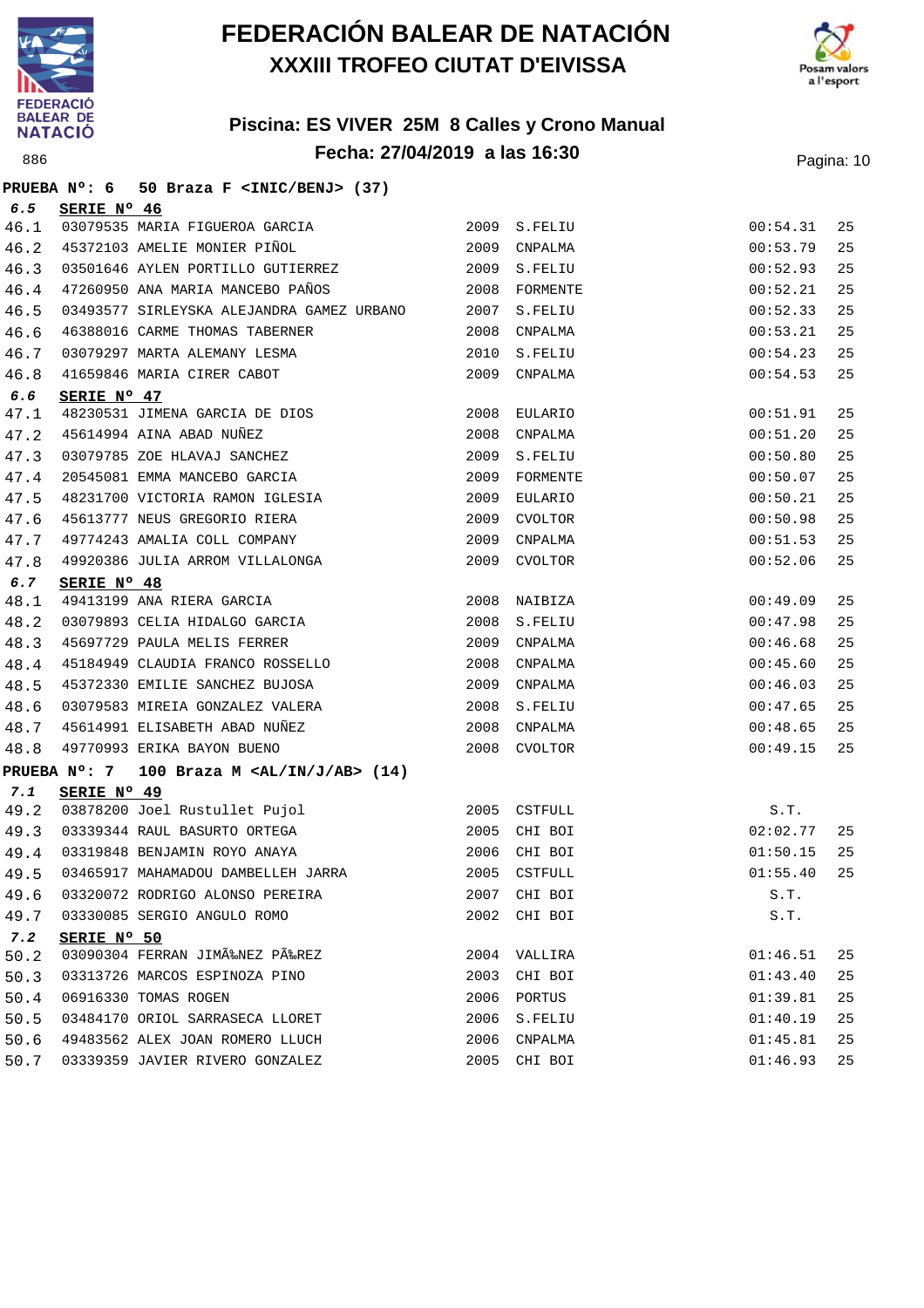



|             |             | PRUEBA Nº: 7 100 Braza M <al ab="" in="" j=""> (14)</al>                                    |      |              |          |    |
|-------------|-------------|---------------------------------------------------------------------------------------------|------|--------------|----------|----|
| 7.3         | SERIE Nº 51 |                                                                                             |      |              |          |    |
| 51.1        |             | 09379003 MARK SANTIAGO FLOREA                                                               |      | 2005 CNPALMA | 01:36.65 | 25 |
| 51.2        |             | 03090745 NIL CUCURULL PARDO                                                                 |      | 2004 VALLIRA | 01:35.90 | 25 |
| 51.3        |             | 03334098 SERGIO CONTRERAS SANTAMARIA 1999                                                   |      | CHI BOI      | 01:32.60 | 50 |
| 51.4        |             | 41664334 MARC TOMAS MORCILLO<br>48233940 MARC CARDONA MARTIN 2006 NAIBIZA                   |      |              | 01:28.78 | 25 |
| 51.5        |             |                                                                                             |      |              | 01:29.53 | 25 |
| 51.6        |             | 03334099 RAUL CONTRERAS SANTAMARIA                                                          |      | 2004 CHI BOI | 01:34.17 | 25 |
| 51.7        |             | 47409455 JAVIER ARIAS MEDINA<br>03330083 ALBERTO ANGULO ROMO                                |      | 2006 NAIBIZA | 01:36.15 | 25 |
| 51.8        |             |                                                                                             |      | 1997 CHI BOI | 01:39.08 | 50 |
| 7.4         | SERIE Nº 52 |                                                                                             |      |              |          |    |
| 52.1        |             | 43473260 RAUL TUDELA MALLEN 2004 CVOLTOR                                                    |      |              | 01:28.42 | 25 |
| 52.2        |             | 03090731 PAU CAPDEVILA HERNÃNDEZ $2004$ VALLIRA                                             |      |              | 01:27.21 | 25 |
| 52.3        |             |                                                                                             |      | 2002 CVOLTOR | 01:26.68 | 50 |
| 52.4        |             |                                                                                             |      | 2004 CHI BOI | 01:25.96 | 50 |
| 52.5        |             | 43461489 TONI FRAU SIQUIER<br>03338879 LUCAS SENOVILLA RAMOS<br>43466210 MARCOS RUIZ MARTIN |      | 2005 CVOLTOR | 01:26.43 | 50 |
| 52.6        |             | 03481412 CARLOS GOMEZ DAMAS                                                                 | 2006 | S.FELIU      | 01:24.49 | 25 |
| 52.7        |             | 02069170 KEVIN NICOLAS RADU                                                                 | 2006 | CNPALMA      | 01:29.88 | 50 |
| 52.8        |             | 03333403 IVAN ALVAREZ HORCAJO                                                               |      | 2002 CHI BOI | 01:28.59 | 25 |
| 7.5         | SERIE Nº 53 |                                                                                             |      |              |          |    |
| 53.1        |             | 47430056 DOROTEO SESMERO RIERA                                                              |      | 2004 EULARIO | 01:23.24 | 25 |
| 53.2        |             | 43459955 PABLO NAVAS ACEITUNO                                                               |      | 2002 CVOLTOR | 01:20.87 | 50 |
| 53.3        |             | 03340217 ANGEL SERRANO SERRANO                                                              |      | 2000 CHI BOI | 01:19.24 | 50 |
| 53.4        |             | 48231031 NOAH MERTENS SOLANS                                                                |      | 2003 EULARIO | 01:16.31 | 25 |
| 53.5        |             | 47433490 ALVARO BENITEZ RODRIGUEZ                                                           |      | 2004 EULARIO | 01:16.86 | 25 |
| 53.6        |             | 48199417 IVAN VILLARINO SANTOLARIA                                                          |      | 2005 EULARIO | 01:17.11 | 25 |
| 53.7        |             | 03091272 ISAAC CABALLERO EGIDO                                                              |      | 2004 VALLIRA | 01:18.88 | 25 |
| 53.8        |             | 03333401 JAVIER ALVAREZ HORCAJO                                                             |      | 1998 CHI BOI | 01:25.90 | 50 |
| 7.6         | SERIE Nº 54 |                                                                                             |      |              |          |    |
| 54.1        |             | 45614675 ALVARO MIRO JURADO 2004 CVOLTOR<br>03338047 ADRIAN PUADO MIÃ'ARRO                  |      |              | 01:17.42 | 50 |
| 54.2        |             |                                                                                             |      | 2003 CHI BOI | 01:15.27 | 50 |
| 54.3        |             | 03478745 RUBEN MARTINEZ AMBROSIO                                                            |      | 1998 S.FELIU | 01:08.54 | 25 |
| 54.4        |             | 03476221 ALBERTO GARRIDO ROBLES<br>43466374 NESTOR SIQUIER RIPOLL 2004 CNPALMA              |      | 1988 S.FELIU | 01:06.40 | 50 |
| 54.5        |             |                                                                                             |      |              | 01:08.24 | 25 |
|             |             | 54.6 47409850 MARC TORRES VEGA                                                              |      | 2004 NAIBIZA | 01:14.42 | 50 |
|             |             | 54.7 47431495 MIQUEL RIERA GARCIA                                                           |      | 2002 NAIBIZA | 01:13.00 | 25 |
|             |             | 54.8 47409903 DAVID MEDINA CARDENAS                                                         |      | 2004 NAIBIZA | 01:15.75 | 25 |
|             |             | PRUEBA $N^{\circ}$ : 8 100 Braza F <al ab="" in="" j=""> (38)</al>                          |      |              |          |    |
| 8.1<br>55.1 | SERIE Nº 55 | 03470822 JULIA TEIXIDÙ PLANAGUMÀ                                                            |      | 2006 CSTFULL | S.T.     |    |
| 55.2        |             | 41662125 AINA MARIANO SALOM                                                                 |      | 2003 CVOLTOR | S.T.     |    |
| 55.3        |             | 49414105 MARTINA LEON TUR                                                                   |      | 2006 PORTUS  | S.T.     |    |
| 55.4        |             | 43223264 NATALIA DURAHO LOZANO                                                              |      | 2001 CVOLTOR | S.T.     |    |
| 55.5        |             | 48230956 CARLA IZQUIERDO TUR                                                                |      | 2004 EULARIO | S.T.     |    |
| 55.6        |             | 03339978 BARBARA DE LOS SANTOS HESLER                                                       |      | 2005 CHI BOI | S.T.     |    |
| 55.7        |             | 03346199 MARIA SERRANO MADRID-SALVADOR                                                      | 2006 | CHI BOI      | S.T.     |    |
| 55.8        |             | 03465198 ELENA ROBLES BRIONES                                                               | 2005 | CSTFULL      | S.T.     |    |
|             |             |                                                                                             |      |              |          |    |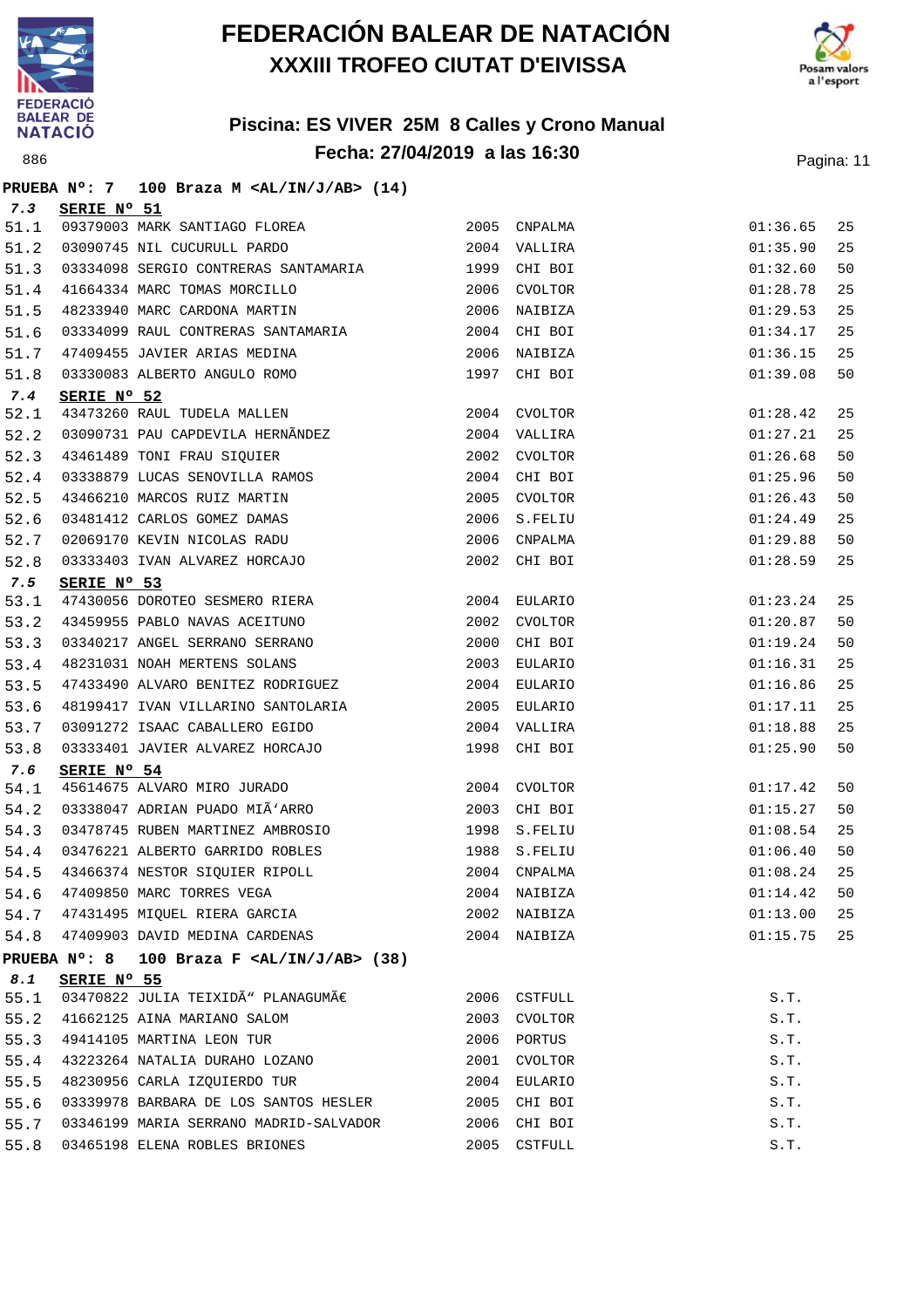

**PRUEBA Nº: 8 100 Braza F <AL/IN/J/AB> (38)**

## **FEDERACIÓN BALEAR DE NATACIÓN XXXIII TROFEO CIUTAT D'EIVISSA**





| 8.2         | SERIE Nº 56                                                          |      |                              |          |    |
|-------------|----------------------------------------------------------------------|------|------------------------------|----------|----|
| 56.1        | 47260829 LAURA MENDEZ MOYA                                           |      | 2006 FORMENTE                | S.T.     |    |
| 56.2        | 48231747 PAULA RIERA ROSSELLO                                        | 2006 | NAIBIZA                      | 01:53.19 | 25 |
| 56.3        | 48231123 PAULA PEREZ MULAS                                           |      | 2007 EULARIO                 | 01:52.47 | 25 |
| 56.4        | 41711682 GEMMA VALERA CASTELLANO                                     | 2007 | CNPALMA                      | 01:47.98 | 25 |
| 56.5        | 47432943 ANDREA RIERA PLANELLS                                       | 2007 | NAIBIZA                      | 01:50.90 | 25 |
| 56.6        | 03450592 ANNA MORENO BEATOBE<br>47433046 ALBA PRATS MARTINEZ         | 2006 | CSTFULL                      | 01:52.65 | 25 |
| 56.7        |                                                                      | 2007 | PORTUS                       | 02:01.40 | 25 |
| 56.8        | 47431861 PAULA ROIG SANJUAN                                          | 2004 | NAIBIZA                      | S.T.     |    |
| 8.3         | SERIE Nº 57                                                          |      |                              |          |    |
| 57.1        | 47431715 NATALIA PRIETO MARQUEZ                                      | 2007 | EULARIO                      | 01:45.60 | 25 |
| 57.2        | 47431610 NATALIA TUR BLESA                                           | 2007 | NAIBIZA                      | 01:45.39 | 25 |
| 57.3        | 48232179 AITANA ALCANTARA MARCELO                                    | 2007 | EULARIO                      | 01:44.89 | 25 |
| 57.4        | 43475140 LEIRE PARDAL PALENCIANO                                     |      | 2007 CNPALMA                 | 01:42.29 | 25 |
| 57.5        | 03078715 CLAUDIA HORCAJADA MACIAS                                    |      | 2005 S.FELIU                 | 01:43.51 | 25 |
| 57.6        | 03497398 PAULA SANZ LORENZO                                          |      | 2006 S.FELIU                 | 01:45.06 | 25 |
| 57.7        | 48230864 LAURA FERRER MORENTE                                        |      | 2006 PORTUS                  | 01:45.58 | 25 |
| 57.8        | 54877403 SOFIA VELASCO DE LA COLINA                                  | 2007 | NAIBIZA                      | 01:46.85 | 25 |
| 8.4         | SERIE Nº 58                                                          |      |                              |          |    |
| 58.1        | 49410317 NEUS SASTRE CASTELLO<br>48231774 EMMA GARCIA PINO           |      | 2006 EULARIO                 | 01:41.28 | 25 |
| 58.2        |                                                                      |      | 2005 PORTUS                  | 01:38.42 | 25 |
| 58.3        | 46388014 AINA THOMAS TABERNER                                        | 2006 | CNPALMA                      | 01:37.41 | 25 |
| 58.4        | 48199919 DANIELA HORMIGO ROSELLO                                     | 2006 | NAIBIZA                      | 01:36.93 | 25 |
| 58.5        | 48232915 IVANA TORRES CARDONA<br>48232036 PAULA CIVICO YESTE         |      | 2004 PORTUS                  | 01:37.10 | 25 |
| 58.6        |                                                                      |      | 2003 PORTUS                  | 01:37.87 | 25 |
| 58.7        | 46393213 MARTA ROSSELLO GARCIA                                       | 2007 | CNPALMA                      | 01:39.76 | 25 |
| 58.8        | 41662195 MARTA ROCA RODADO                                           | 2007 | CVOLTOR                      | 01:41.70 | 25 |
| 8.5<br>59.1 | SERIE Nº 59<br>08827327 ANNA GENOVA RADEVA                           |      |                              |          | 25 |
|             |                                                                      |      | 2007 CNPALMA                 | 01:35.66 | 25 |
| 59.2        | 03486054 DAFNE GONZALEZ MARTINEZ<br>45692762 ANGELA BUSQUETS NAVARRO |      | 2005 S.FELIU<br>2006 CNPALMA | 01:34.69 | 25 |
| 59.3        | 48199743 SOFIA GARCIA IZQUIERDO                                      |      |                              | 01:32.36 |    |
| 59.4        |                                                                      |      | 2003 NAIBIZA                 | 01:31.31 | 25 |
| 59.5        | 03079897 ALBA LOBATO ROSARIO                                         |      | 2005 S.FELIU                 | 01:31.63 | 25 |
| 59.6        | 03333800 NOELIA BARBEITOS MIGUEZ<br>03486896 LAIA MARSÃ" LAMONJA     |      | 2002 CHI BOI                 | 01:33.21 | 25 |
| 59.7        |                                                                      |      | 2004 S.FELIU                 | 01:35.65 | 25 |
| 59.8        | 03494303 LAIA CABALLERO LOZANO                                       |      | 2003 S.FELIU                 | 01:36.00 | 25 |
| 8.6<br>60.1 | SERIE Nº 60<br>47432712 MARIA MORETA SANTOS                          |      | 2003 PORTUS                  | 01:29.94 | 25 |
| 60.2        | 47433311 GLORIA TORRES HUESO                                         | 2003 | EULARIO                      | 01:28.98 | 25 |
| 60.3        | 48233287 ADRIANA ESTEBAN SEGOVIA                                     | 2007 | NAIBIZA                      | 01:27.87 | 25 |
| 60.4        | 45184053 AINA TOMAS HERNANDEZ                                        | 2004 | CNPALMA                      | 01:20.43 | 25 |
| 60.5        | 43473466 CLAUDIA GELABERT RUBIO                                      | 2007 | CNPALMA                      | 01:23.81 | 25 |
| 60.6        | 03078692 ANNA GOMEZ VILLALBA                                         |      | 2006 S.FELIU                 | 01:28.54 | 25 |
| 60.7        | 03478666 JULIA SARRASECA LLORET                                      |      | 2005 S.FELIU                 | 01:29.78 | 25 |
| 60.8        | 46388012 CATERINA THOMAS TABERNER                                    |      | 2004 CNPALMA                 | 01:32.48 | 50 |
|             |                                                                      |      |                              |          |    |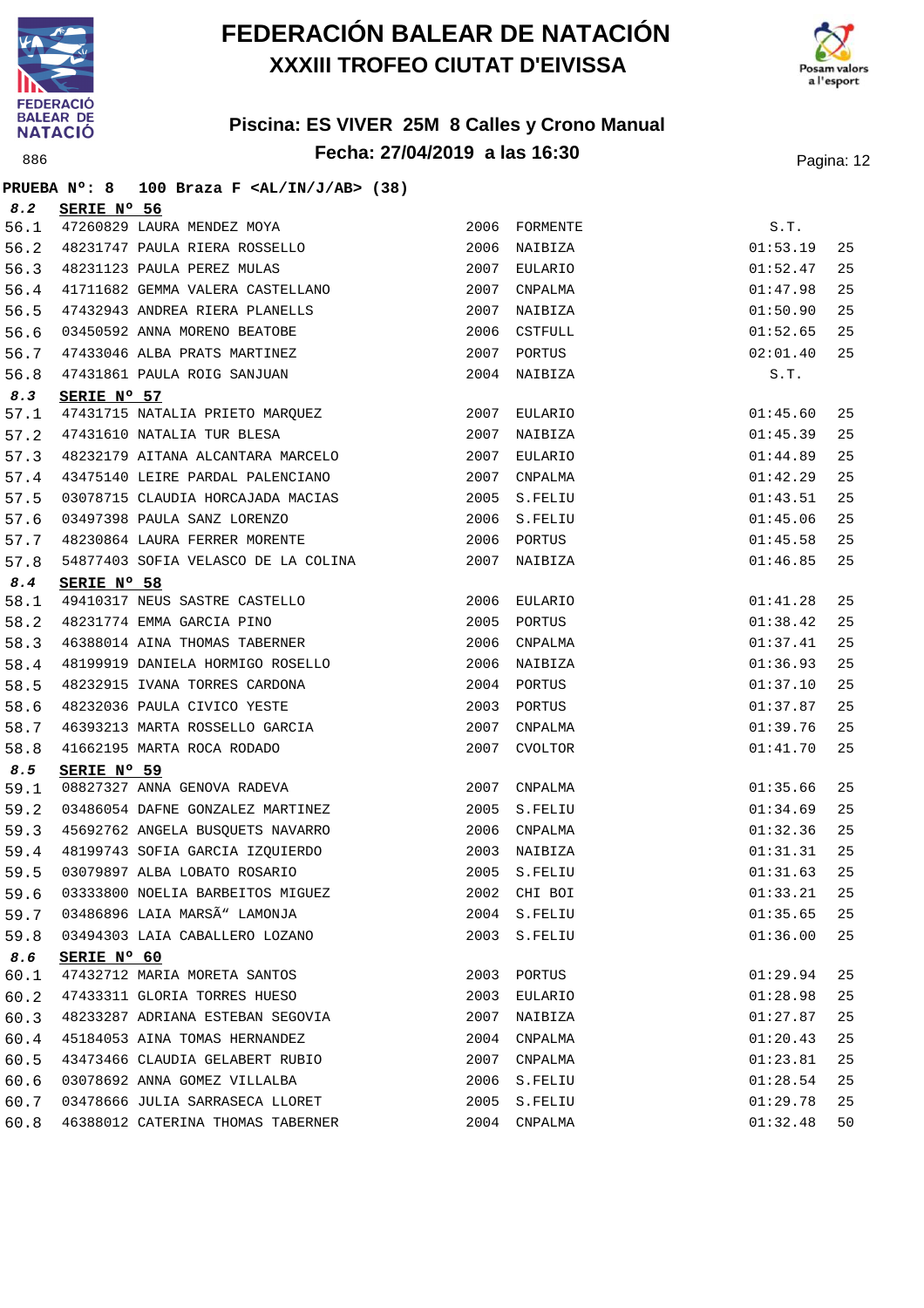



|      | PRUEBA Nº: 8     | 100 Braza F $\langle \text{AL}/\text{IN}/\text{J}/\text{AB}\rangle$ (38) |      |                |            |          |    |
|------|------------------|--------------------------------------------------------------------------|------|----------------|------------|----------|----|
| 8.7  | SERIE Nº 61      |                                                                          |      |                |            |          |    |
| 61.1 |                  | 47432716 AMAYA TORRES SERRA                                              |      | 2006 EULARIO   |            | 01:19.52 | 25 |
| 61.2 |                  | 03476524 ELENA HERRERO LOPEZ                                             | 2003 | VALLIRA        |            | 01:20.19 | 50 |
| 61.3 |                  | 03478697 CARLOTA COLOMER GUASCH                                          | 2005 | S.FELIU        |            | 01:17.06 | 25 |
| 61.4 |                  | 49770151 ESTELA GARAU MORENO                                             | 2005 | CNPALMA        |            | 01:12.14 | 50 |
| 61.5 |                  | 03478678 CARLA BLANCH ROJAS                                              | 2005 | VALLIRA        |            | 01:16.64 | 50 |
| 61.6 |                  | 48199799 ELENA GONZALEZ GUASCH                                           | 2005 | EULARIO        |            | 01:17.11 | 25 |
| 61.7 |                  | 47409922 IRENE GARCIA DE DIOS                                            | 2005 | EULARIO        |            | 01:18.27 | 25 |
| 61.8 |                  | 45189605 MARINA PONS RAMON                                               |      | 2006 CNPALMA   |            | 01:20.05 | 25 |
|      | PRUEBA N°: 9     | $4x50$ Libres M $\langle$ INI/BEN/AL> (21)                               |      |                |            |          |    |
| 9.1  | SERIE Nº 62      |                                                                          |      |                |            |          |    |
| 62.1 | 01209            | FORMENTERA                                                               |      | FORMENTE       | INIC/BENJ  | S.T.     |    |
| 62.2 | 00259            | C.N. CASTELLFOLLIT                                                       |      | <b>CSTFULL</b> |            | S.T.     |    |
| 62.3 | 00499            | NAIBIZA                                                                  |      | NAIBIZA        | INIC/BENJ  | S.T.     |    |
| 62.4 | 00056            | CNPALMA                                                                  |      | CNPALMA        | INIC/BENJ  | S.T.     |    |
| 62.5 | 00877            | <b>CVOLTOR</b>                                                           |      | CVOLTOR        | INIC/BENJ  | S.T.     |    |
| 62.7 | 00144            | C.N. SANT FELIU                                                          |      | S.FELIU        |            | S.T.     |    |
| 62.7 | 00895            | <b>EULARIO</b>                                                           |      | EULARIO        | INI/BEN/AL | S.T.     |    |
| 62.8 | 01566            | CHI BOI                                                                  |      | CHI BOI        |            | S.T.     |    |
|      |                  | PRUEBA Nº: 10 4x50 Libres F <ini al="" ben=""> (45)</ini>                |      |                |            |          |    |
|      | 10.1 SERIE Nº 63 |                                                                          |      |                |            |          |    |
| 63.2 | 01209            | FORMENTERA                                                               |      | FORMENTE       | INIC/BENJ  | S.T.     |    |
| 63.3 | 00499            | NAIBIZA                                                                  |      | NAIBIZA        | INIC/BENJ  | S.T.     |    |
| 63.4 | 00877            | <b>CVOLTOR</b>                                                           |      | CVOLTOR        | INIC/BENJ  | S.T.     |    |
| 63.5 | 00056            | CNPALMA                                                                  |      | CNPALMA        | INIC/BENJ  | S.T.     |    |
| 63.6 | 00895            | EULARIO                                                                  |      | EULARIO        | INIC/BENJ  | S.T.     |    |
|      |                  | PRUEBA $N^{\circ}$ : 11 $4x50$ Libres M <inf abs="" ju=""> (21)</inf>    |      |                |            |          |    |
|      | 11.1 SERIE N° 64 |                                                                          |      |                |            |          |    |
| 64.2 | 00176            | C.N. VALLIRANA                                                           |      | VALLIRA        |            | S.T.     |    |
| 64.3 | 00056            | CNPALMA                                                                  |      | CNPALMA        | AL/IN/J/AB | S.T.     |    |
| 64.4 | 00877            | <b>CVOLTOR</b>                                                           |      | CVOLTOR        | AL/IN/J/AB | S.T.     |    |
| 64.5 | 00895            | EULARIO                                                                  |      | EULARIO        | AL/IN/J/AB | S.T.     |    |
| 64.6 | 00499            | NAIBIZA                                                                  |      | NAIBIZA        | AL/IN/J/AB | S.T.     |    |
|      |                  | PRUEBA $N^{\circ}$ : 12 4x50 Libres F <inf abs="" ju=""> (45)</inf>      |      |                |            |          |    |
|      | 12.1 SERIE Nº 65 |                                                                          |      |                |            |          |    |
| 65.1 | 00176            | C.N. VALLIRANA                                                           |      | VALLIRA        |            | S.T.     |    |
| 65.2 | 00877            | <b>CVOLTOR</b>                                                           |      | <b>CVOLTOR</b> | AL/IN/J/AB | S.T.     |    |
| 65.3 | 00499            | NAIBIZA                                                                  |      | NAIBIZA        | AL/IN/J/AB | S.T.     |    |
| 65.4 | 00895            | EULARIO                                                                  |      | EULARIO        | AL/IN/J/AB | S.T.     |    |
| 65.5 | 00056            | CNPALMA                                                                  |      | CNPALMA        | AL/IN/J/AB | S.T.     |    |
| 65.6 | 01209            | FORMENTERA                                                               |      | FORMENTE       | AL/IN/J/AB | S.T.     |    |
| 65.7 | 00259            | C.N. CASTELLFOLLIT                                                       |      | CSTFULL        |            | S.T.     |    |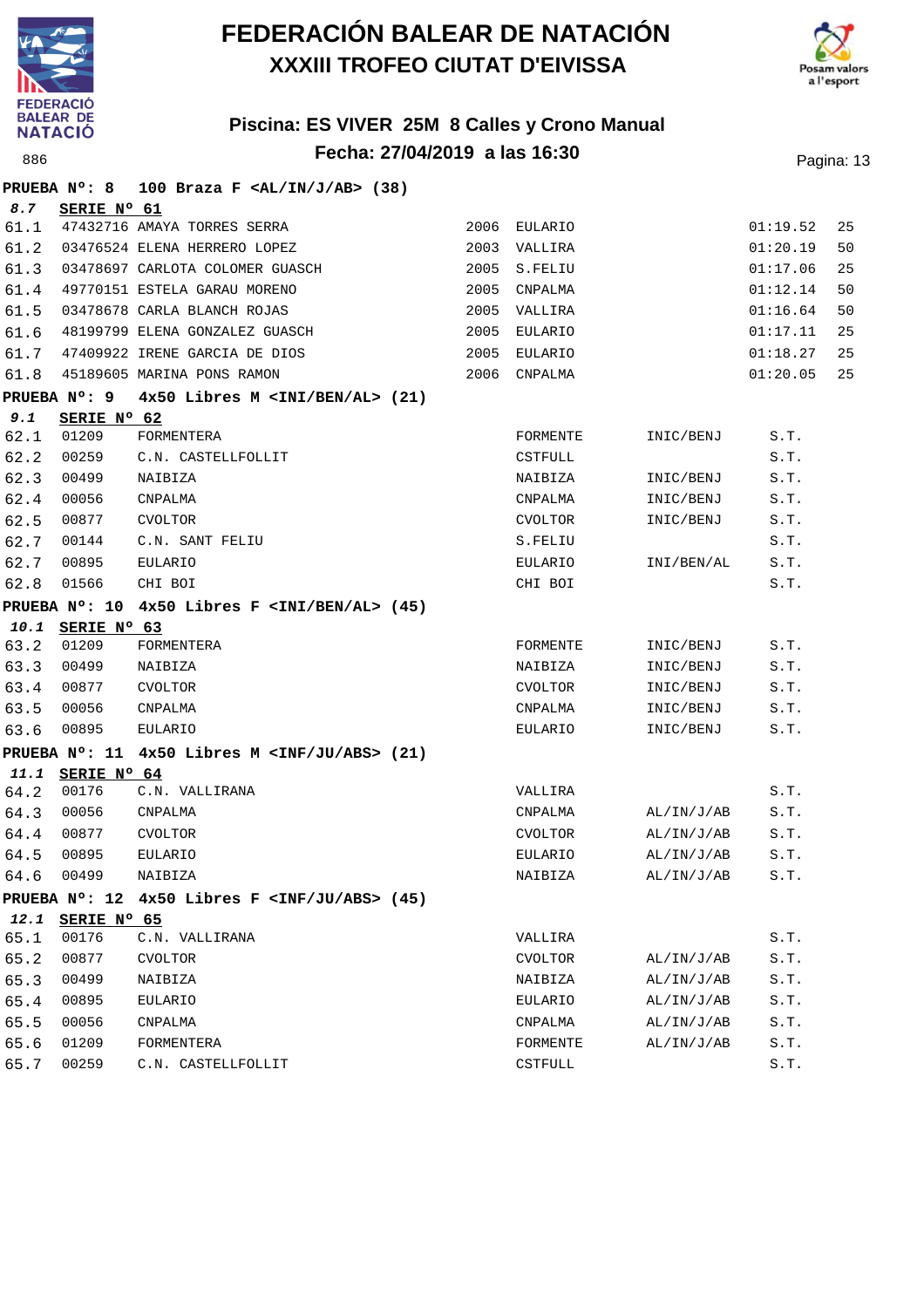



#### **Piscina: ES VIVER 25M 8 Calles y Crono Manual Fecha: 27/04/2019 a las 10:00** Pagina: 14

**PRUEBA Nº: 13 50 Mariposa M <INIC/BENJ> (7) 13.1 SERIE Nº 66** 66.2 48233128 UMI CRISTIAN PEREZ OTA 2010 EULARIO S.T. 66.3 01407025 THOMAS PFAFFENDORF 2008 EULARIO S.T. 66.4 48233261 AITOR MOLINA BERNAUS 2010 NAIBIZA S.T. 66.5 48233946 PAU TORRES VEGA 2010 NAIBIZA S.T. 66.6 03338077 PEDRO BARAJAS RODRIGUEZ 2007 CHI BOI S.T. 66.7 48233719 MARIO DIAZ BEZANILLA 2010 NAIBIZA S.T. **13.2 SERIE Nº 67** 67.2 48232549 IKER CLAVERO HUERTAS 2009 NAIBIZA 01:02.69 25 67.3 45692293 ALEJANDRO RODRIGUEZ CABELLOS 2009 CNPALMA 00:55.03 50 67.4 03347560 ALVARO KOVALSKYY 2007 CHI BOI 00:52.85 25 67.5 03448841 ERIC LOPEZ QUESADA 2009 S.FELIU 00:54.38 25 67.6 20545313 GABRIEL TORRES DE SOUSA 2009 EULARIO 01:02.15 25 67.7 03467717 JOEL CASADO PLA 2010 CSTFULL 01:04.06 25 **13.3 SERIE Nº 68** 68.1 45184348 JAUME MELIS FERRER 2008 CNPALMA 00:50.98 25 68.2 78223023 NOAH TORRICO RUIZ 2008 CVOLTOR 00:49.48 25 68.3 03339897 PABLO ESPINOZA PINO 2007 CHI BOI 00:48.81 25 68.4 48198914 JORDI FERRER TORRES 2008 EULARIO 00:46.46 25 68.5 48198031 IZAN JIMENEZ CARDONA 2008 PORTUS 00:46.72 25 68.6 48198316 PAU ASENSIO PRATS 2007 PORTUS 00:49.07 25 68.7 03474880 ALEJANDRO SAA PEÃ'A 2009 S.FELIU 2009 S.FELIU 68.8 49611670 SEBASTIAN ALCIBAR CSONDOR 2008 CVOLTOR 00:51.72 25 **13.4 SERIE Nº 69** 69.1 03494497 TIGER SICHENG WANG 2007 S.FELIU 00:45.81 25 69.2 46397767 MARCOS SIQUIER RIPOLL 2008 CNPALMA 00:44.78 25 69.3 47433258 MARC VALLVE PALERM 2007 NAIBIZA 00:44.33 25 69.4 41663102 ALEXANDRU MEDREA PADURE 2007 CNPALMA 00:42.43 25 69.5 49770154 FCO. BORJA GARAU MORENO 2008 CNPALMA 00:42.51 25 69.6 49609615 TOMAS COLOMINA SANCHEZ 2007 CNPALMA 00:44.62 25 69.7 03465939 ANGEL DAVID CHUGDEN ORRILLO 2009 CSTFULL 00:45.30 25 69.8 00342128 NICOLAS HUTHER 2008 CVOLTOR 00:46.23 25 **13.5 SERIE Nº 70** 70.1 45192573 NICOLAS BLAS STÜDE 2007 CNPALMA 00:41.83 25 70.2 48199604 PABLO TORRES JIMENEZ 2008 NAIBIZA 00:41.32 25 70.3 45193431 TRISTAN SANTOS VILLALONGA 2009 CNPALMA 00:41.29 50 70.4 03090327 KORIAN MEDRANO VEGA 2007 S.FELIU 00:38.12 25 70.5 03471214 ERIC VENTULÀ JUANOLA 2007 CSTFULL 2007 COSTEUL 70.6 03338842 DAVID PASCUAL LLORET 2007 CHI BOI 00:41.43 50 70.7 48199418 VICTOR VILLARINO SANTOLARIA 2007 EULARIO 00:41.70 25 70.8 47431915 MATEO TORRES JIMENEZ 2007 NAIBIZA 00:42.15 25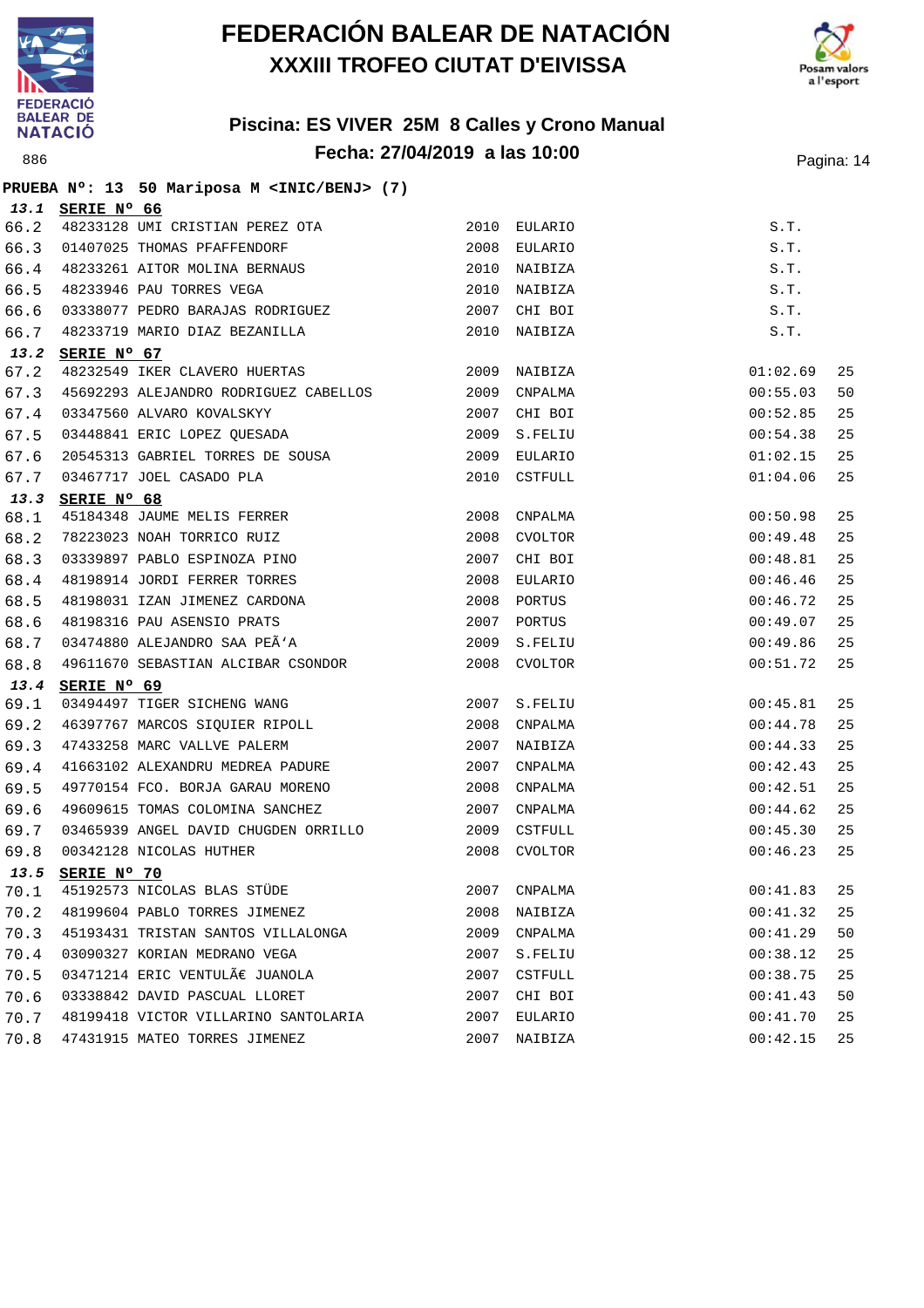





|      |                  | PRUEBA Nº: 14 50 Mariposa F <inic benj=""> (31)</inic>      |      |                |          |    |
|------|------------------|-------------------------------------------------------------|------|----------------|----------|----|
|      | 14.1 SERIE Nº 71 |                                                             |      |                |          |    |
| 71.2 |                  | 54623315 MARTINA GARCIA PROHENS                             | 2010 | CNPALMA        | S.T.     |    |
| 71.3 |                  | 02239169 MIA BERAZATEGUI                                    | 2010 | FORMENTE       | S.T.     |    |
| 71.4 |                  | 03465961 GEMMA VENTULÀ JUANOLA                              | 2010 | CSTFULL        | 00:56.76 | 25 |
| 71.5 |                  | 20545396 INES CABELLO COSTA                                 |      | 2010 PORTUS    | 00:59.54 | 25 |
| 71.6 |                  | 20545044 EVELIN VERDERA MARQUEZ                             | 2009 | FORMENTE       | S.T.     |    |
| 71.7 |                  | 54622923 VIVIANA BLAS STÜDE                                 | 2011 | CNPALMA        | S.T.     |    |
| 14.2 | SERIE Nº 72      |                                                             |      |                |          |    |
| 72.1 |                  | 49610886 AZAHARA LLOMPART PORTAS                            | 2010 | CNPALMA        | 00:55.50 | 25 |
| 72.2 |                  | 49411450 ANIA FERRER CARASA                                 | 2010 | EULARIO        | 00:50.92 | 25 |
| 72.3 |                  | 49411570 CLAUDIA TYSON MARTINEZ                             | 2008 | PORTUS         | 00:49.49 | 25 |
| 72.4 |                  | 45614994 AINA ABAD NUÑEZ                                    | 2008 | CNPALMA        | 00:48.38 | 25 |
| 72.5 |                  | 03483798 RITA SADURNI FABREGAS                              |      | 2008 S.FELIU   | 00:48.91 | 25 |
| 72.6 |                  | 45185139 LUCIA FUSTER BAENA                                 | 2008 | CNPALMA        | 00:50.47 | 25 |
| 72.7 |                  | 03079337 MARIA SUÃ'ER SALA                                  |      | 2009 S.FELIU   | 00:52.43 | 25 |
| 14.3 | SERIE Nº 73      |                                                             |      |                |          |    |
| 73.1 |                  | 49920386 JULIA ARROM VILLALONGA                             | 2009 | <b>CVOLTOR</b> | 00:47.63 | 25 |
| 73.2 |                  | 03079785 ZOE HLAVAJ SANCHEZ                                 | 2009 | S.FELIU        | 00:47.41 | 25 |
| 73.3 |                  | 45697729 PAULA MELIS FERRER                                 | 2009 | CNPALMA        | 00:45.09 | 25 |
| 73.4 |                  | 03079535 MARIA FIGUEROA GARCIA                              | 2009 | S.FELIU        | 00:45.03 | 25 |
| 73.5 |                  | 03493577 SIRLEYSKA ALEJANDRA GAMEZ URBANO                   | 2007 | S.FELIU        | 00:45.08 | 25 |
| 73.6 |                  | 46394475 LAURA CASTAÑER NOGUERA                             |      | 2009 CVOLTOR   | 00:46.66 | 25 |
| 73.7 |                  | 03079297 MARTA ALEMANY LESMA                                | 2010 | S.FELIU        | 00:47.61 | 25 |
| 73.8 |                  | 49774243 AMALIA COLL COMPANY                                | 2009 | CNPALMA        | 00:47.84 | 25 |
| 14.4 | SERIE Nº 74      |                                                             |      |                |          |    |
| 74.1 |                  | 49413199 ANA RIERA GARCIA                                   |      | 2008 NAIBIZA   | 00:44.80 | 25 |
| 74.2 |                  | 45193826 Mª VICTORIA CAÑADILLAS SMOLOVA                     |      | 2008 CNPALMA   | 00:43.12 | 25 |
| 74.3 |                  | 45184949 CLAUDIA FRANCO ROSSELLO                            | 2008 | CNPALMA        | 00:41.99 | 25 |
| 74.4 |                  | 45614991 ELISABETH ABAD NUÑEZ                               | 2008 | CNPALMA        | 00:41.36 | 50 |
| 74.5 |                  | 49770993 ERIKA BAYON BUENO                                  | 2008 | CVOLTOR        | 00:41.71 | 25 |
| 74.6 |                  | 03078708 MARJORIE NAOMI MORANTE LUCERO                      |      | 2008 S.FELIU   | 00:42.59 | 25 |
| 74.7 |                  | 45372330 EMILIE SANCHEZ BUJOSA                              | 2009 | CNPALMA        | 00:44.37 | 25 |
| 74.8 |                  | 48199024 MARTA BONET PEREZ                                  |      | 2008 EULARIO   | 00:44.89 | 25 |
|      |                  | PRUEBA Nº: 15 100 Mariposa M <al ab="" in="" j=""> (8)</al> |      |                |          |    |
|      | 15.1 SERIE Nº 75 |                                                             |      |                |          |    |
| 75.3 |                  | 03484170 ORIOL SARRASECA LLORET                             |      | 2006 S.FELIU   | 01:42.02 | 25 |
| 75.4 |                  | 43461584 PAU SOCIAS ROIG                                    |      | 2006 CVOLTOR   | 01:40.40 | 25 |
| 75.5 |                  | 06916330 TOMAS ROGEN                                        |      | 2006 PORTUS    | 01:40.68 | 25 |
| 75.6 |                  | 03340217 ANGEL SERRANO SERRANO                              |      | 2000 CHI BOI   | S.T.     |    |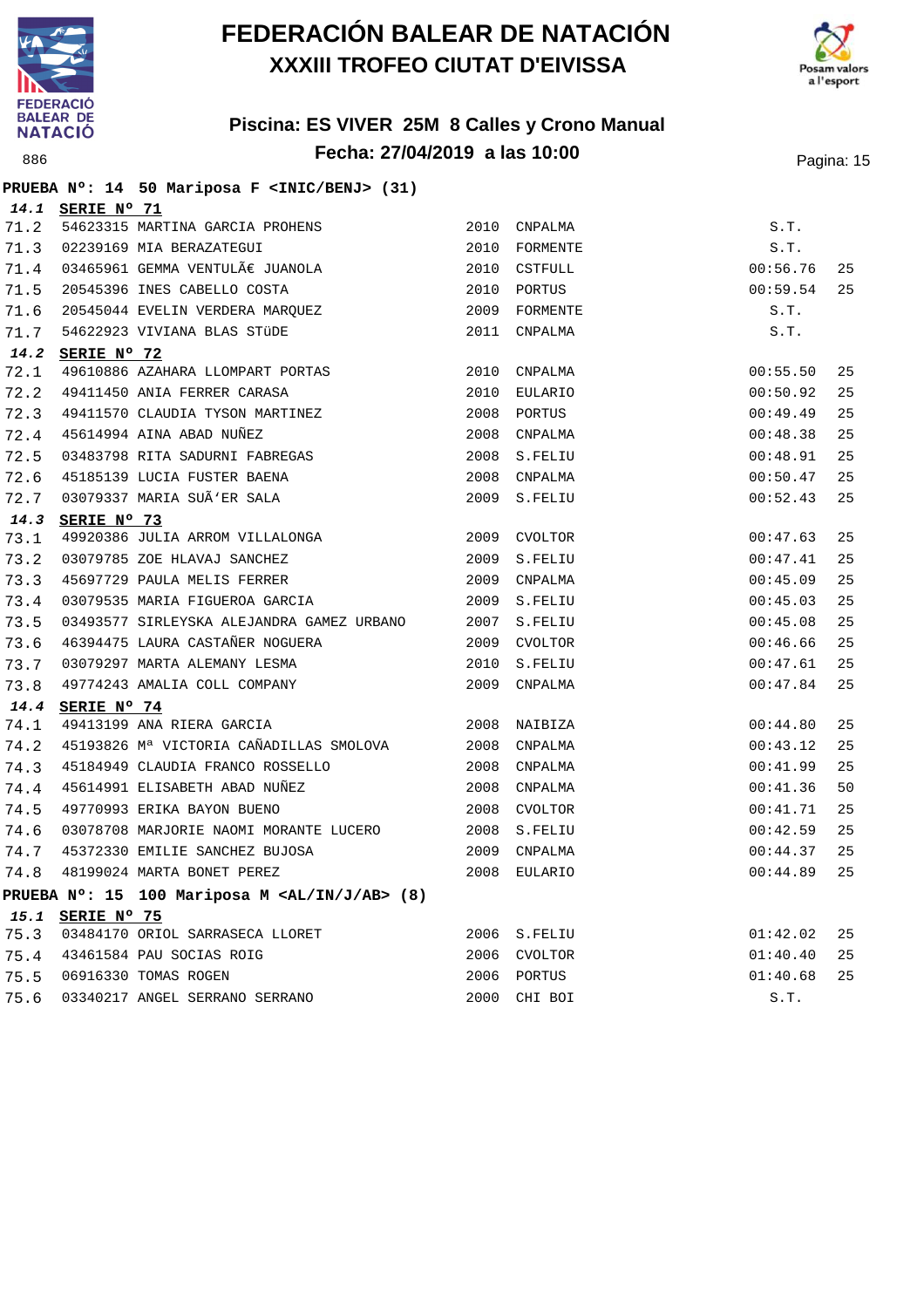



|      | PRUEBA Nº: 15 100 Mariposa M <al ab="" in="" j=""> (8)</al>    |      |                    |          |    |
|------|----------------------------------------------------------------|------|--------------------|----------|----|
|      | 15.2 SERIE Nº 76                                               |      |                    |          |    |
| 76.2 | 48199742 MARCOS GARCIA IZQUIERDO                               |      | 2006 NAIBIZA       | 01:39.18 | 25 |
| 76.3 | 47409455 JAVIER ARIAS MEDINA                                   |      | 2006 NAIBIZA       | 01:30.89 | 25 |
|      | 76.4 03334099 RAUL CONTRERAS SANTAMARIA                        |      | 2004 CHI BOI       | 01:28.08 | 25 |
| 76.5 | 49483562 ALEX JOAN ROMERO LLUCH                                |      | 2006 CNPALMA       | 01:30.46 | 50 |
| 76.6 | 48232550 UNAI CLAVERO HUERTAS                                  |      | 2006 NAIBIZA       | 01:38.46 | 25 |
| 15.3 | SERIE Nº 77                                                    |      |                    |          |    |
| 77.1 | 47431112 HECTOR ROSELLO FERNANDEZ                              | 2005 | NAIBIZA            | 01:27.60 | 25 |
| 77.2 | 47430697 VICENT ROIG ROIG                                      | 2002 | NAIBIZA            | 01:23.68 | 25 |
| 77.3 | 03090911 ERIC MAZZIERI ESTRADES<br>03090745 NIL CUCURULL PARDO |      | 2004 VALLIRA       | 01:20.03 | 50 |
| 77.4 |                                                                |      | 2004 VALLIRA       | 01:17.32 | 25 |
| 77.5 | 03313726 MARCOS ESPINOZA PINO                                  |      | 2003 CHI BOI       | 01:18.31 | 25 |
| 77.6 | 03090731 PAU CAPDEVILA HERNÃNDEZ                               |      | 2004 VALLIRA       | 01:21.12 | 25 |
| 77.7 | 48233940 MARC CARDONA MARTIN                                   |      | 2006 NAIBIZA       | 01:25.25 | 25 |
| 77.8 | 03481412 CARLOS GOMEZ DAMAS                                    |      | 2006 S.FELIU       | 01:27.81 | 25 |
| 15.4 | SERIE Nº 78                                                    |      |                    |          |    |
| 78.1 | 03330085 SERGIO ANGULO ROMO                                    |      | 2002 CHI BOI       | 01:15.45 | 25 |
| 78.2 | 43466210 MARCOS RUIZ MARTIN                                    | 2005 | CVOLTOR            | 01:15.07 | 25 |
| 78.3 | 48231031 NOAH MERTENS SOLANS                                   |      | 2003 EULARIO       | 01:11.93 | 25 |
| 78.4 | 02069170 KEVIN NICOLAS RADU                                    |      | 2006 CNPALMA       | 01:10.32 | 25 |
| 78.5 | 06410547 ROBIN DAVID AILAN                                     |      | 2003 CNPALMA       | 01:10.59 | 25 |
| 78.6 | 03330083 ALBERTO ANGULO ROMO                                   |      | 1997 CHI BOI       | 01:13.83 | 25 |
| 78.7 | 03091272 ISAAC CABALLERO EGIDO                                 |      | 2004 VALLIRA       | 01:15.36 | 25 |
| 78.8 | 45187630 MIGUEL GUZMAN PINTO                                   |      | 2005 CNPALMA       | 01:16.84 | 25 |
| 15.5 | SERIE Nº 79                                                    |      |                    |          |    |
| 79.1 | 00508861 LUIS ALVARO CONEAC                                    | 2001 | NAIBIZA            | 01:10.16 | 25 |
| 79.2 | 48199417 IVAN VILLARINO SANTOLARIA                             |      | 2005 EULARIO       | 01:08.90 | 25 |
| 79.3 | 47431495 MIQUEL RIERA GARCIA                                   |      | 2002 NAIBIZA       | 01:08.29 | 25 |
| 79.4 | 47431841 JOSE ANTONIO ZORNOZA MAURI                            | 2003 | NAIBIZA            | 01:07.54 | 25 |
| 79.5 | 47409850 MARC TORRES VEGA                                      |      | 2004 NAIBIZA       | 01:08.10 | 25 |
| 79.6 | 47430056 DOROTEO SESMERO RIERA                                 |      | 2004 EULARIO       | 01:08.85 | 25 |
| 79.7 | 49606072 JOSEP PASCUAL MUT                                     |      | 2005 CNPALMA       | 01:11.01 | 50 |
| 79.8 | 03089788 SAMUEL MINGARRO CARRASCO                              |      | 2004 VALLIRA       | 01:10.29 | 25 |
| 15.6 | SERIE Nº 80                                                    |      |                    |          |    |
| 80.1 | 43466374 NESTOR SIQUIER RIPOLL                                 |      | 2004 CNPALMA       | 01:07.32 | 25 |
| 80.2 | 47255846 LUIS-ASHLEY IBAN BAKER                                | 2001 | EULARIO            | 01:03.68 | 25 |
| 80.3 | 03476221 ALBERTO GARRIDO ROBLES                                | 1988 | $\texttt{S.FELIU}$ | 01:01.17 | 25 |
| 80.4 | 47406107 ANGEL ESTEBAN SEGOVIA                                 | 2004 | NAIBIZA            | 01:00.25 | 50 |
| 80.5 | 43214090 JOAN SASTRE RODRIGUEZ                                 | 2004 | <b>CVOLTOR</b>     | 01:01.63 | 50 |
| 80.6 | 45611418 GUILLEM ESTARELLAS DE HARO                            | 2004 | CAMPUSES           | 01:04.26 | 50 |
| 80.7 | 03338044 CRISTIAN PUADO MIÃ'ARRO                               | 2003 | CHI BOI            | 01:07.08 | 50 |
| 80.8 | 03338047 ADRIAN PUADO MIÃ'ARRO                                 | 2003 | CHI BOI            | 01:07.43 | 25 |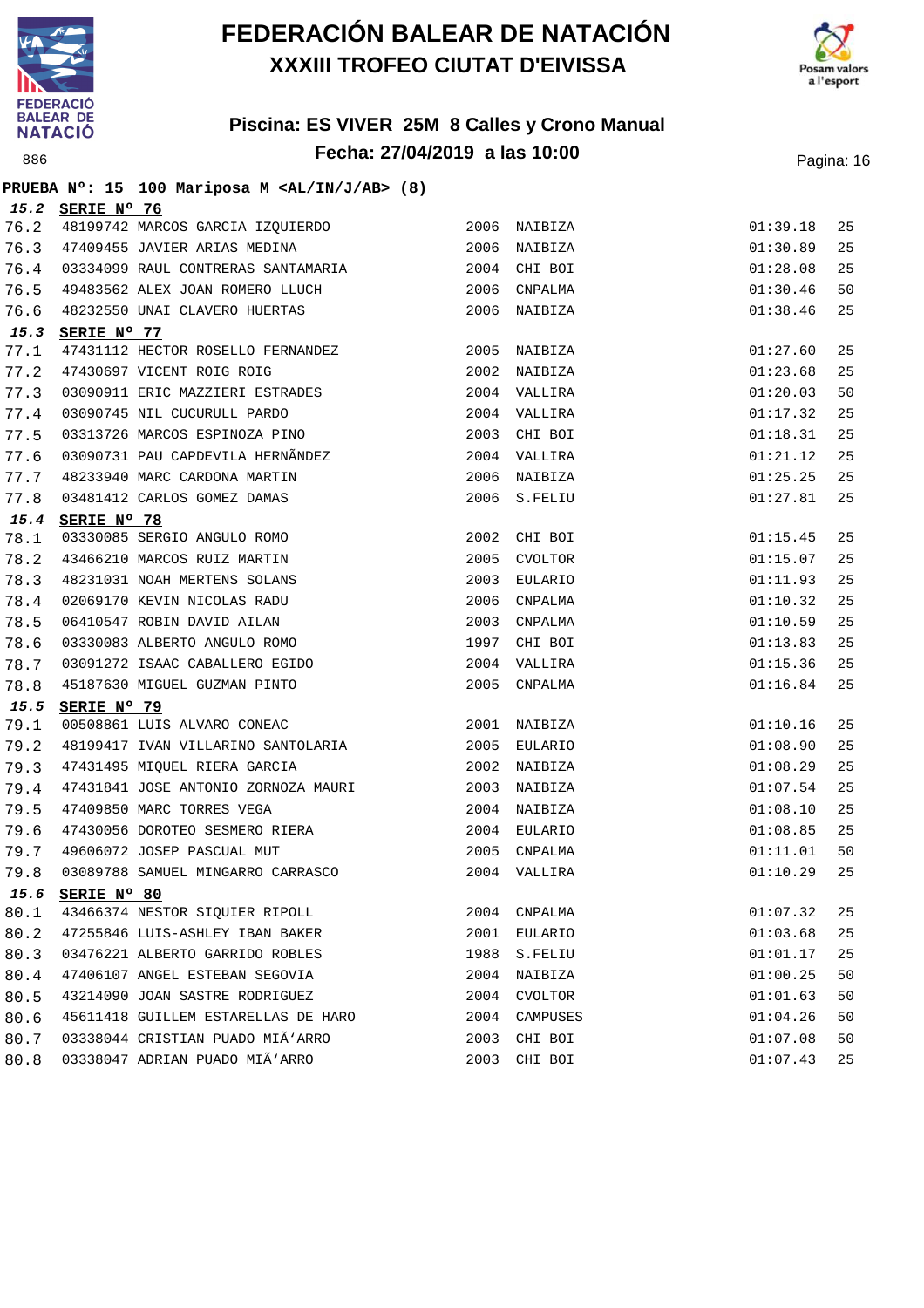



|      |                  | PRUEBA Nº: 16 100 Mariposa F <al ab="" in="" j=""> (32)</al> |      |               |          |    |
|------|------------------|--------------------------------------------------------------|------|---------------|----------|----|
|      | 16.1 SERIE Nº 81 |                                                              |      |               |          |    |
| 81.1 |                  | 48199096 CARLA CAPARROS BUENDIA                              |      | 2003 NAIBIZA  | S.T.     |    |
| 81.2 |                  | 03450592 ANNA MORENO BEATOBE                                 |      | 2006 CSTFULL  | 01:58.54 | 25 |
| 81.3 |                  | 03476384 MARIONA GIL LUQUE                                   |      | 2003 VALLIRA  | 01:32.51 | 25 |
| 81.4 |                  | 03497398 PAULA SANZ LORENZO                                  |      | 2006 S.FELIU  | 01:29.81 | 25 |
| 81.5 |                  | 54877137 RIHAB RAHMOUNI ZAIM                                 |      | 2006 NAIBIZA  | 01:30.84 | 25 |
| 81.6 |                  | 48232915 IVANA TORRES CARDONA                                |      | 2004 PORTUS   | 01:37.90 | 25 |
| 81.7 |                  | 47260888 PAULA ROIG MONTERO                                  |      | 2007 FORMENTE | S.T.     |    |
| 16.2 | SERIE Nº 82      |                                                              |      |               |          |    |
| 82.1 |                  | 49410044 PATRICIA QUIROS TUR                                 | 2007 | NAIBIZA       | 01:28.65 | 25 |
| 82.2 |                  | 46393213 MARTA ROSSELLO GARCIA                               |      | 2007 CNPALMA  | 01:26.65 | 25 |
| 82.3 |                  | 43473466 CLAUDIA GELABERT RUBIO                              |      | 2007 CNPALMA  | 01:26.27 | 25 |
| 82.4 |                  | 03333800 NOELIA BARBEITOS MIGUEZ                             |      | 2002 CHI BOI  | 01:22.33 | 50 |
| 82.5 |                  | 47430688 TERESA HERNANDEZ MARI                               |      | 2006 EULARIO  | 01:22.37 | 25 |
| 82.6 |                  | 03478666 JULIA SARRASECA LLORET                              |      | 2005 S.FELIU  | 01:26.53 | 25 |
| 82.7 |                  | 47433213 MARIA RIERA RAMON                                   |      | 2003 EULARIO  | 01:26.87 | 25 |
| 16.3 | SERIE Nº 83      |                                                              |      |               |          |    |
| 83.1 |                  | 49410260 CLAUDIA BASILIO FERNANDEZ                           |      | 2005 EULARIO  | 01:20.98 | 25 |
| 83.2 |                  | 41664031 SOFIA BARRIOS GIORNO                                |      | 2005 CNPALMA  | 01:18.47 | 25 |
| 83.3 |                  | 47433057 EVA PARRA OLIVA                                     |      | 2004 NAIBIZA  | 01:16.77 | 25 |
| 83.4 |                  | 46388012 CATERINA THOMAS TABERNER                            |      | 2004 CNPALMA  | 01:16.09 | 50 |
| 83.5 |                  | 03478649 PAULA GOMEZ VILLALBA                                |      | 2004 S.FELIU  | 01:16.43 | 25 |
| 83.6 |                  | 45189605 MARINA PONS RAMON                                   |      | 2006 CNPALMA  | 01:17.71 | 25 |
| 83.7 |                  | 47433047 ALBA PARRA OLIVA                                    |      | 2004 NAIBIZA  | 01:18.87 | 25 |
| 83.8 |                  | 03078692 ANNA GOMEZ VILLALBA                                 |      | 2006 S.FELIU  | 01:21.05 | 25 |
| 16.4 | SERIE Nº 84      |                                                              |      |               |          |    |
| 84.1 |                  | 03079897 ALBA LOBATO ROSARIO                                 |      | 2005 S.FELIU  | 01:14.69 | 25 |
| 84.2 |                  | 48199799 ELENA GONZALEZ GUASCH                               |      | 2005 EULARIO  | 01:11.78 | 25 |
| 84.3 |                  | 03495652 CARLA PEREDA LUOUE                                  |      | 2002 S.FELIU  | 01:10.48 | 25 |
| 84.4 |                  | 48231611 AROHA FLORIT GUNCKEL                                |      | 2004 NAIBIZA  | 01:09.98 | 25 |
| 84.5 |                  | 47409922 IRENE GARCIA DE DIOS                                |      | 2005 EULARIO  | 01:10.05 | 25 |
| 84.6 |                  | 45184053 AINA TOMAS HERNANDEZ                                |      | 2004 CNPALMA  | 01:10.68 | 25 |
| 84.7 |                  | 48198922 MARIA RIERA PRATS                                   |      | 2006 NAIBIZA  | 01:14.45 | 25 |
| 84.8 |                  | 45614381 MARTA RUBIO BUJOSA                                  | 2005 | CNPALMA       | 01:14.85 | 25 |
| 16.5 | SERIE Nº 85      |                                                              |      |               |          |    |
| 85.1 |                  | 49770151 ESTELA GARAU MORENO                                 | 2005 | CNPALMA       | 01:09.23 | 25 |
| 85.2 |                  | 47408731 CLAUDIA MANUEL SORIANO                              | 2003 | CVOLTOR       | 01:07.96 | 25 |
| 85.3 |                  | 03494813 CLAUDIA GONZALEZ PUJOL                              | 2003 | S.FELIU       | 01:08.32 | 50 |
| 85.4 |                  | 03481304 SILENA GONZALEZ MARTOS                              | 2002 | S.FELIU       | 01:07.01 | 50 |
| 85.5 |                  | 03497370 PAULA FERNÃNDEZ LUQUE                               | 2004 | VALLIRA       | 01:07.07 | 25 |
| 85.6 |                  | 03478678 CARLA BLANCH ROJAS                                  | 2005 | VALLIRA       | 01:07.67 | 25 |
| 85.7 |                  | 47253265 MARTA RIBAS MARI                                    | 1992 | NAIBIZA       | 01:08.57 | 25 |
| 85.8 |                  | 46394473 NEREA CASTAÑER NOGUERA                              | 2003 | CVOLTOR       | 01:10.67 | 50 |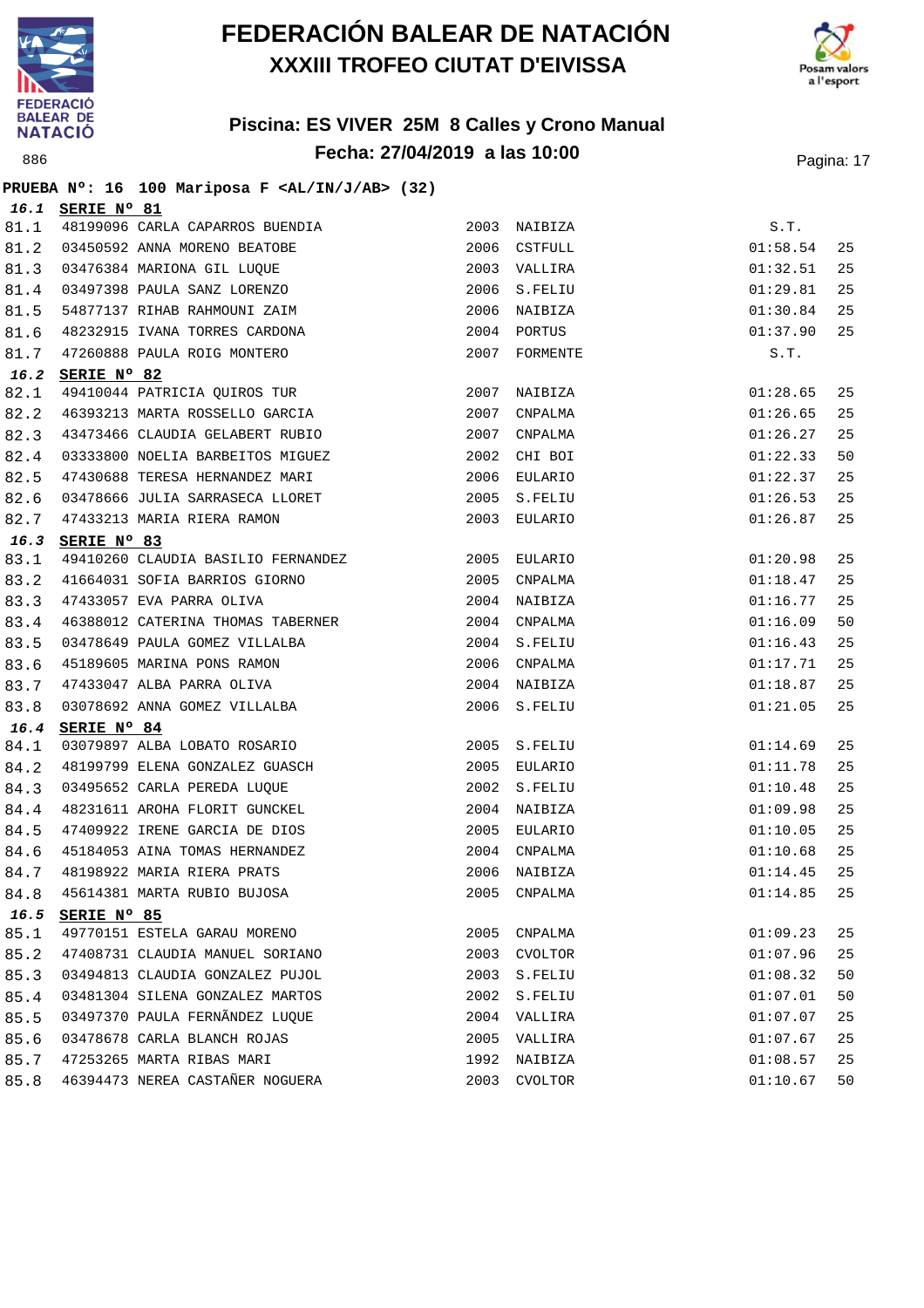

**PRUEBA Nº: 17 50 Espalda M <INIC/BENJ> (10)**

## **FEDERACIÓN BALEAR DE NATACIÓN XXXIII TROFEO CIUTAT D'EIVISSA**



|      | 17.1 SERIE Nº 86                                                                      |      |               |               |    |
|------|---------------------------------------------------------------------------------------|------|---------------|---------------|----|
| 86.1 | 20545195 PABLO ANGEL WENHAM MARTINEZ                                                  |      | 2009 FORMENTE | S.T.          |    |
| 86.2 | 48233261 AITOR MOLINA BERNAUS                                                         | 2010 | NAIBIZA       | S.T.          |    |
| 86.3 | 49419451 AYOUB EZZHANI NEAGU                                                          | 2010 | EULARIO       | S.T.          |    |
| 86.4 |                                                                                       |      | 2010 NAIBIZA  | S.T.          |    |
| 86.5 |                                                                                       | 2009 | EULARIO       | S.T.          |    |
| 86.6 | 49411146 ALBERTO MALATO MIGUEL<br>49416424 ASIER ROIG SOLER<br>03347278 ANDRIY LESYUK | 2008 | CHI BOI       | S.T.          |    |
| 86.7 | 03338077 PEDRO BARAJAS RODRIGUEZ                                                      | 2007 | CHI BOI       | S.T.          |    |
| 86.8 | 48232467 MATIAS ADDA FERRER                                                           |      | 2010 EULARIO  | S.T.          |    |
|      | 17.2 SERIE Nº 87                                                                      |      |               |               |    |
| 87.1 | 48231285 MANUEL A. MARTIN ALCOLEA 2008 FORMENTE                                       |      |               | S.T.          |    |
| 87.2 | 48233719 MARIO DIAZ BEZANILLA                                                         | 2010 | NAIBIZA       | S.T.          |    |
| 87.3 | 48233824 PABLO GARCIA ANGULO<br>19936199 1771                                         |      | 2010 NAIBIZA  | S.T.          |    |
| 87.4 | 48230103 NESTOR GALVEZ RODRIGUEZ                                                      |      | 2009 NAIBIZA  | 01:08.98      | 25 |
| 87.5 | 01465538 FEDERICO FUNARI                                                              | 2008 | EULARIO       | S.T.          |    |
| 87.6 | 48198289 GIANLUCA MAMONE FERNANDEZ                                                    |      | 2007 NAIBIZA  | S.T.          |    |
| 87.7 | 02339553 YANIS TEO DAY                                                                |      | 2010 NAIBIZA  | S.T.          |    |
| 87.8 | 49411230 GONZALO CHIMAILOV CHEVESTE                                                   |      | 2010 NAIBIZA  | S.T.          |    |
|      | 17.3 SERIE Nº 88                                                                      |      |               |               |    |
| 88.1 | 20545036 JOSE ANTONIO GONZALEZ COSTA 2008 FORMENTE                                    |      |               | 01:00.56      | 25 |
| 88.2 | 20545313 GABRIEL TORRES DE SOUSA 2009                                                 |      | EULARIO       | 00:58.43      | 25 |
| 88.3 | 48199918 SIMON HORMIGO ROSELLO                                                        |      | 2008 NAIBIZA  | 00:58.21      | 25 |
| 88.4 | 48230105 ALBERT ROMERO DOMINGUEZ                                                      |      | 2009 NAIBIZA  | 00:55.99      | 25 |
| 88.5 | 48198365 HUGO DANIEL PRUDENCIO CAÑETE 2008 PORTUS                                     |      |               | 00:56.05      | 25 |
| 88.6 | 48233936 JORDI PLANELLS CALBET                                                        | 2009 | NAIBIZA       | 00:58.23      | 25 |
| 88.7 |                                                                                       |      | 2009 FORMENTE | 00:59.64      | 25 |
| 88.8 | 20545215 HUGO COLOMAR CASTELLO<br>05752743 SAVELY LYALYAKIN                           |      | 2008 PORTUS   | 01:01.80      | 25 |
| 17.4 | SERIE Nº 89                                                                           |      |               |               |    |
| 89.1 | 45692293 ALEJANDRO RODRIGUEZ CABELLOS 2009 CNPALMA                                    |      |               | 00:51.97      | 25 |
| 89.2 | 45189527 GUIEM MAS HERNANDEZ                                                          |      | 2008 CVOLTOR  | 00:48.40      | 25 |
| 89.3 | 47432731 MARC ROMERO DOMINGUEZ                                                        |      | 2007 NAIBIZA  | 00:47.52      | 25 |
| 89.4 | 78223023 NOAH TORRICO RUIZ                                                            |      | 2008 CVOLTOR  | 00:47.01      | 25 |
| 89.5 | 03091281 JOEL LUQUE CORDOBA                                                           |      | 2009 S.FELIU  | 00:47.17      | 25 |
|      | 89.6 03338841 HUGO ALVAREZ HORCAJO                                                    |      | 2008 CHI BOI  | $00:48.05$ 25 |    |
| 89.7 | 03465939 ANGEL DAVID CHUGDEN ORRILLO                                                  |      | 2009 CSTFULL  | 00:51.61      | 25 |
| 89.8 | 48232549 IKER CLAVERO HUERTAS                                                         |      | 2009 NAIBIZA  | 00:54.75      | 25 |
| 17.5 | SERIE Nº 90                                                                           |      |               |               |    |
| 90.1 | 47433603 IZAN RIBAS RODRIGUEZ                                                         |      | 2007 PORTUS   | 00:45.96      | 25 |
| 90.2 | 49609615 TOMAS COLOMINA SANCHEZ                                                       | 2007 | CNPALMA       | 00:45.18      | 25 |
| 90.3 | 03090327 KORIAN MEDRANO VEGA                                                          | 2007 | S.FELIU       | 00:42.22      | 25 |
| 90.4 | 48199356 MARC CASTELLO TORRES                                                         | 2007 | EULARIO       | 00:41.53      | 25 |
| 90.5 | 03488003 IAGO MARSO LAMONJA                                                           | 2008 | S.FELIU       | 00:41.74      | 25 |
| 90.6 | 00342128 NICOLAS HUTHER                                                               | 2008 | CVOLTOR       | 00:44.59      | 25 |
| 90.7 | 47432134 LUCAS ANTICH AMOR                                                            | 2007 | NAIBIZA       | 00:45.60      | 25 |
| 90.8 | 45184348 JAUME MELIS FERRER                                                           | 2008 | CNPALMA       | 00:46.53      | 25 |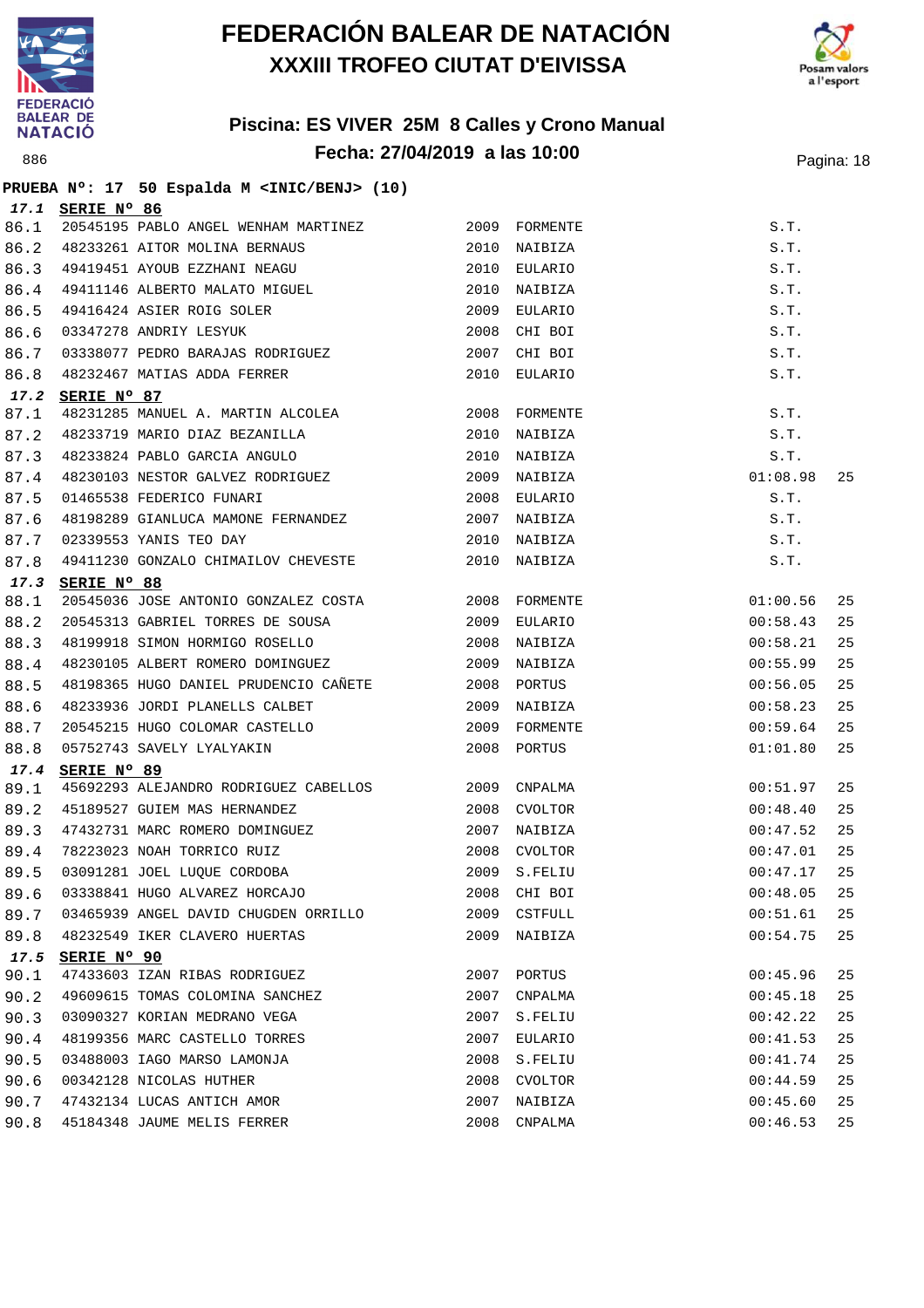



|      |                  | PRUEBA Nº: 17 50 Espalda M <inic benj=""> (10)</inic>                                         |               |               |    |
|------|------------------|-----------------------------------------------------------------------------------------------|---------------|---------------|----|
|      | 17.6 SERIE Nº 91 |                                                                                               |               |               |    |
| 91.1 |                  | 47433818 VICTOR ADDA FERRER                                                                   | 2008 EULARIO  | 00:40.87      | 25 |
| 91.2 |                  | 03338842 DAVID PASCUAL LLORET                                                                 | 2007 CHI BOI  | 00:40.60      | 50 |
| 91.3 |                  | 45192573 NICOLAS BLAS STÜDE                                                                   | 2007 CNPALMA  | 00:37.95      | 25 |
| 91.4 |                  | 03339897 PABLO ESPINOZA PINO                                                                  | 2007 CHI BOI  | 00:36.39      | 50 |
| 91.5 |                  | 47431915 MATEO TORRES JIMENEZ                                                                 | 2007 NAIBIZA  | 00:37.92      | 25 |
| 91.6 |                  | 48199604 PABLO TORRES JIMENEZ                                                                 | 2008 NAIBIZA  | 00:39.37      | 25 |
| 91.7 |                  | $03471214$ ERIC VENTULÃ $\in$ JUANOLA                                                         | 2007 CSTFULL  | 00:40.22      | 25 |
| 91.8 |                  | 41663102 ALEXANDRU MEDREA PADURE                                                              | 2007 CNPALMA  | 00:41.25      | 25 |
|      |                  | PRUEBA Nº: 18 50 Espalda F <inic benj=""> (34)</inic>                                         |               |               |    |
|      | 18.1 SERIE Nº 92 |                                                                                               |               |               |    |
| 92.1 |                  | 49233154 NOA GARCIA SCHULTE                                                                   | 2010 NAIBIZA  | S.T.          |    |
| 92.2 |                  | 20545044 EVELIN VERDERA MARQUEZ                                                               | 2009 FORMENTE | S.T.          |    |
| 92.3 |                  | 20045044 EVERN, CHEFE CONTROL<br>45372103 AMELIE MONIER PIÑOL                                 | 2009 CNPALMA  | S.T.          |    |
| 92.4 |                  | 49411532 MARIA BONET PEREZ                                                                    | 2011 EULARIO  | S.T.          |    |
| 92.5 |                  | 49413503 JULIA GUASCH PRIU                                                                    | 2011 NAIBIZA  | S.T.          |    |
| 92.6 |                  | 03339012 CLAUDIA BARAJAS RODRIGUEZ                                                            | 2009 CHI BOI  | S.T.          |    |
| 92.7 |                  | 49411434 TANIT ALVAREZ ARGENTO                                                                | 2011 EULARIO  | S.T.          |    |
| 92.8 |                  | 03346052 MANUELA LOPEZ SALAS                                                                  | 2008 CHI BOI  | S.T.          |    |
| 18.2 | SERIE Nº 93      |                                                                                               |               |               |    |
| 93.1 |                  | 02630927 MIKAELA PFAFFENDORF                                                                  | 2011 EULARIO  | S.T.          |    |
| 93.2 |                  | 48233975 PAULA ARTEAGA CABALLERO                                                              | 2010 NAIBIZA  | S.T.          |    |
| 93.3 |                  | 49411755 SELENA SANCHEZ COLOMAR                                                               | 2010 EULARIO  | 01:10.59      | 25 |
| 93.4 |                  | 49410573 MIRIAN RIERA ROSSELLO                                                                | 2010 NAIBIZA  | 01:06.91      | 25 |
| 93.5 |                  | 48199923 MAR TUR FERRER                                                                       | 2009 EULARIO  | 01:10.15      | 25 |
| 93.6 |                  | 49417141 ARITJ AAJOUD EL AMRANI<br>49411596 LUNA ARIEL MEZQUIDA<br>49413375 AROA WONG PADILLA | 2010 NAIBIZA  | 01:11.22      | 25 |
| 93.7 |                  |                                                                                               | 2011 EULARIO  | S.T.          |    |
| 93.8 |                  |                                                                                               | 2011 EULARIO  | S.T.          |    |
|      | 18.3 SERIE Nº 94 |                                                                                               |               |               |    |
| 94.1 |                  | 49411756 SIRAH SANCHEZ COLOMAR<br>20545396 INES CABELLO COSTA                                 | 2010 EULARIO  | 01:04.01      | 25 |
| 94.2 |                  |                                                                                               | 2010 PORTUS   | 00:59.53      | 25 |
| 94.3 |                  | 49411450 ANIA FERRER CARASA                                                                   | 2010 EULARIO  | 00:56.35      | 25 |
| 94.4 |                  | 03079558 NOA PEREDA AMILLS                                                                    | 2009 S.FELIU  | $00:54.74$ 25 |    |
| 94.5 |                  | 49411571 CARLOTA TYSON MARTINEZ                                                               | 2010 PORTUS   | 00:55.28      | 25 |
| 94.6 |                  | 49413486 JUDITH PEREZ GARCIA                                                                  | 2011 EULARIO  | 00:58.53      | 25 |
| 94.7 |                  | 49410168 PAULA RIERA PLANELLS                                                                 | 2010 NAIBIZA  | 01:01.20      | 25 |
| 94.8 |                  | 49410356 ONA TUR FERRER                                                                       | 2010 EULARIO  | 01:06.43      | 25 |
|      | 18.4 SERIE Nº 95 |                                                                                               |               |               |    |
| 95.1 |                  | 01668810 ISRAE MEFTAH                                                                         | 2009 PORTUS   | 00:54.62      | 25 |
| 95.2 |                  | 41659846 MARIA CIRER CABOT                                                                    | 2009 CNPALMA  | 00:53.62      | 25 |
| 95.3 |                  | 54623315 MARTINA GARCIA PROHENS                                                               | 2010 CNPALMA  | 00:52.04      | 25 |
| 95.4 |                  | 48231295 JULIA ESCANDELL FERRER                                                               | 2008 FORMENTE | 00:51.56      | 25 |
| 95.5 |                  | 49771294 LAURA GIMENEZ GOMEZ                                                                  | 2010 CNPALMA  | 00:52.66      | 50 |
| 95.6 |                  | 54622923 VIVIANA BLAS STÜDE                                                                   | 2011 CNPALMA  | 00:54.14      | 50 |
| 95.7 |                  | 03326792 MANUELA SOUBRIER DE LA SIERRA                                                        | 2008 CHI BOI  | 00:54.55      | 25 |
| 95.8 |                  | 02239169 MIA BERAZATEGUI                                                                      | 2010 FORMENTE | 00:54.65      | 25 |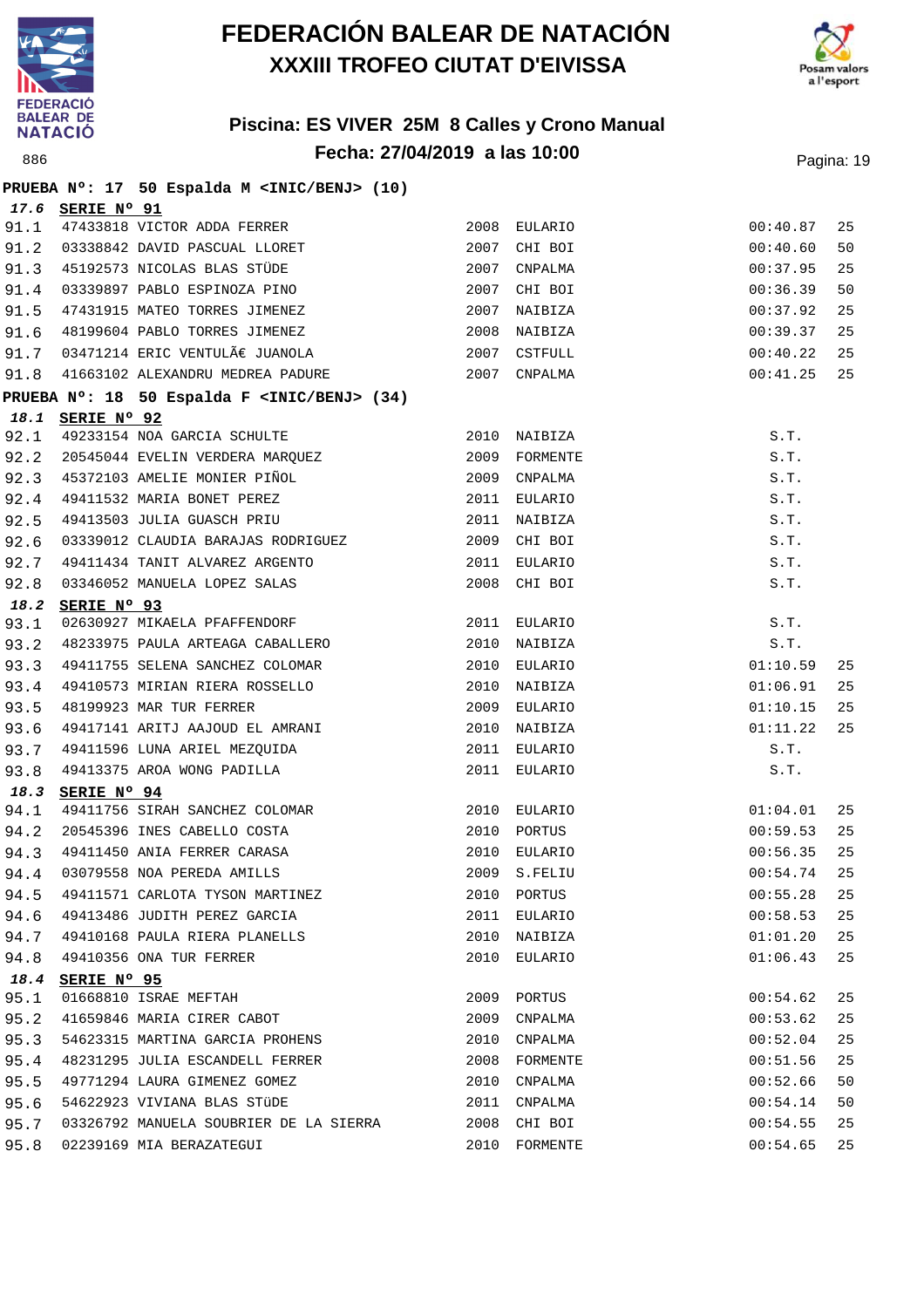



|  |  |  | PRUEBA Nº: 18 50 Espalda F <inic benj=""> (34)</inic> |  |
|--|--|--|-------------------------------------------------------|--|
|  |  |  |                                                       |  |

|      | 18.5 SERIE Nº 96                                                                              |      |                |          |    |
|------|-----------------------------------------------------------------------------------------------|------|----------------|----------|----|
| 96.1 |                                                                                               | 2009 | S.FELIU        | 00:50.56 | 25 |
| 96.2 | <b>SERIE N° 90</b><br>03079782 GEMMA PRIETO GUILLEN<br>48233878 MARTA TORRES GRAELLS          | 2008 | EULARIO        | 00:49.71 | 25 |
| 96.3 | 46388016 CARME THOMAS TABERNER                                                                | 2008 | CNPALMA        | 00:48.95 | 25 |
| 96.4 |                                                                                               | 2009 | S.FELIU        | 00:48.42 | 25 |
| 96.5 |                                                                                               | 2009 | CVOLTOR        | 00:48.71 | 25 |
| 96.6 | 03079337 MARIA SUÃ'ER SALA<br>45613777 NEUS GREGORIO RIERA<br>48231700 VICTORIA RAMON IGLESIA | 2009 | EULARIO        | 00:49.03 | 25 |
| 96.7 | 20545081 EMMA MANCEBO GARCIA                                                                  | 2009 | FORMENTE       | 00:50.28 | 25 |
| 96.8 | 49411764 GRETA CERVINI GONZALEZ                                                               | 2008 | EULARIO        | 00:50.90 | 25 |
|      | 18.6 SERIE Nº 97                                                                              |      |                |          |    |
| 97.1 | 49411570 CLAUDIA TYSON MARTINEZ                                                               |      | 2008 PORTUS    | 00:47.61 | 25 |
| 97.2 | 03079583 MIREIA GONZALEZ VALERA (2008 S.FELIU                                                 |      |                | 00:48.18 | 50 |
| 97.3 | 03501646 AYLEN PORTILLO GUTIERREZ                                                             |      | 2009 S.FELIU   | 00:46.71 | 25 |
| 97.4 | 03483798 RITA SADURNI FABREGAS                                                                |      | 2008 S.FELIU   | 00:46.10 | 25 |
| 97.5 | 03493577 SIRLEYSKA ALEJANDRA GAMEZ URBANO 2007 S.FELIU                                        |      |                | 00:46.59 | 25 |
| 97.6 | 03078708 MARJORIE NAOMI MORANTE LUCERO 2008 S.FELIU                                           |      |                | 00:47.02 | 25 |
| 97.7 | 48231699 ALICIA RAMON IGLESIA                                                                 | 2009 | EULARIO        | 00:47.30 | 25 |
| 97.8 | 49920386 JULIA ARROM VILLALONGA                                                               | 2009 | CVOLTOR        | 00:47.73 | 25 |
| 18.7 | SERIE Nº 98                                                                                   |      |                |          |    |
| 98.1 | 03315158 SIMINE ANNA TURRI<br>45185139 LUCIA FUSTER BAENA                                     |      | 2008 EULARIO   | 00:44.62 | 25 |
| 98.2 |                                                                                               | 2008 | CNPALMA        | 00:44.19 | 50 |
| 98.3 | 49774243 AMALIA COLL COMPANY                                                                  | 2009 | CNPALMA        | 00:42.35 | 25 |
| 98.4 | 48230531 JIMENA GARCIA DE DIOS                                                                |      | 2008 EULARIO   | 00:40.77 | 25 |
| 98.5 | 45193826 Mª VICTORIA CAÑADILLAS SMOLOVA 2008 CNPALMA                                          |      |                | 00:41.26 | 25 |
| 98.6 | 48199024 MARTA BONET PEREZ                                                                    | 2008 | EULARIO        | 00:42.78 | 25 |
| 98.7 | 46394475 LAURA CASTAÑER NOGUERA                                                               | 2009 | CVOLTOR        | 00:44.55 | 25 |
| 98.8 | 45697729 PAULA MELIS FERRER                                                                   | 2009 | CNPALMA        | 00:45.57 | 25 |
|      | PRUEBA $N^{\circ}$ : 19 100 Espalda M <al ab="" in="" j=""> (11)</al>                         |      |                |          |    |
|      | 19.1 SERIE Nº 99                                                                              |      |                |          |    |
| 99.1 | 47260882 ADRIAN VILLAR CASTELLO                                                               |      | 2005 FORMENTE  | S.T.     |    |
| 99.2 | 03320072 RODRIGO ALONSO PEREIRA                                                               | 2007 | CHI BOI        | S.T.     |    |
|      | 99.3 43473260 RAUL TUDELA MALLEN                                                              |      | 2004 CVOLTOR   | S.T.     |    |
| 99.4 | 03465917 MAHAMADOU DAMBELLEH JARRA<br>2005 CSTFULL                                            |      |                | 02:01.72 | 25 |
| 99.5 |                                                                                               |      |                | S.T.     |    |
|      | 99.6 47255846 LUIS-ASHLEY IBAN BAKER                                                          |      | 2001 EULARIO   | S.T.     |    |
|      | 99.7 03878200 Joel Rustullet Pujol                                                            |      | 2005 CSTFULL   | S.T.     |    |
|      | 99.8 47260848 CARLOS WENHAM MARTINEZ                                                          |      | 2006 FORMENTE  | S.T.     |    |
|      | 19.2 SERIE Nº 100                                                                             |      |                |          |    |
|      | 100.1 03339344 RAUL BASURTO ORTEGA                                                            | 2005 | CHI BOI        | 01:35.77 | 25 |
|      | 100.2 03089788 SAMUEL MINGARRO CARRASCO                                                       | 2004 | VALLIRA        | 01:27.53 | 25 |
|      | 100.3 03339359 JAVIER RIVERO GONZALEZ                                                         | 2005 | CHI BOI        | 01:26.63 | 25 |
|      | 100.4 48199742 MARCOS GARCIA IZQUIERDO                                                        | 2006 | NAIBIZA        | 01:25.31 | 25 |
|      | 100.5 41664334 MARC TOMAS MORCILLO                                                            | 2006 | <b>CVOLTOR</b> | 01:28.65 | 50 |
|      | 100.6 48232550 UNAI CLAVERO HUERTAS                                                           | 2006 | NAIBIZA        | 01:26.98 | 25 |
|      | 100.7 03333403 IVAN ALVAREZ HORCAJO                                                           | 2002 | CHI BOI        | 01:31.68 | 50 |
|      | 100.8 03319848 BENJAMIN ROYO ANAYA                                                            | 2006 | CHI BOI        | 01:38.24 | 25 |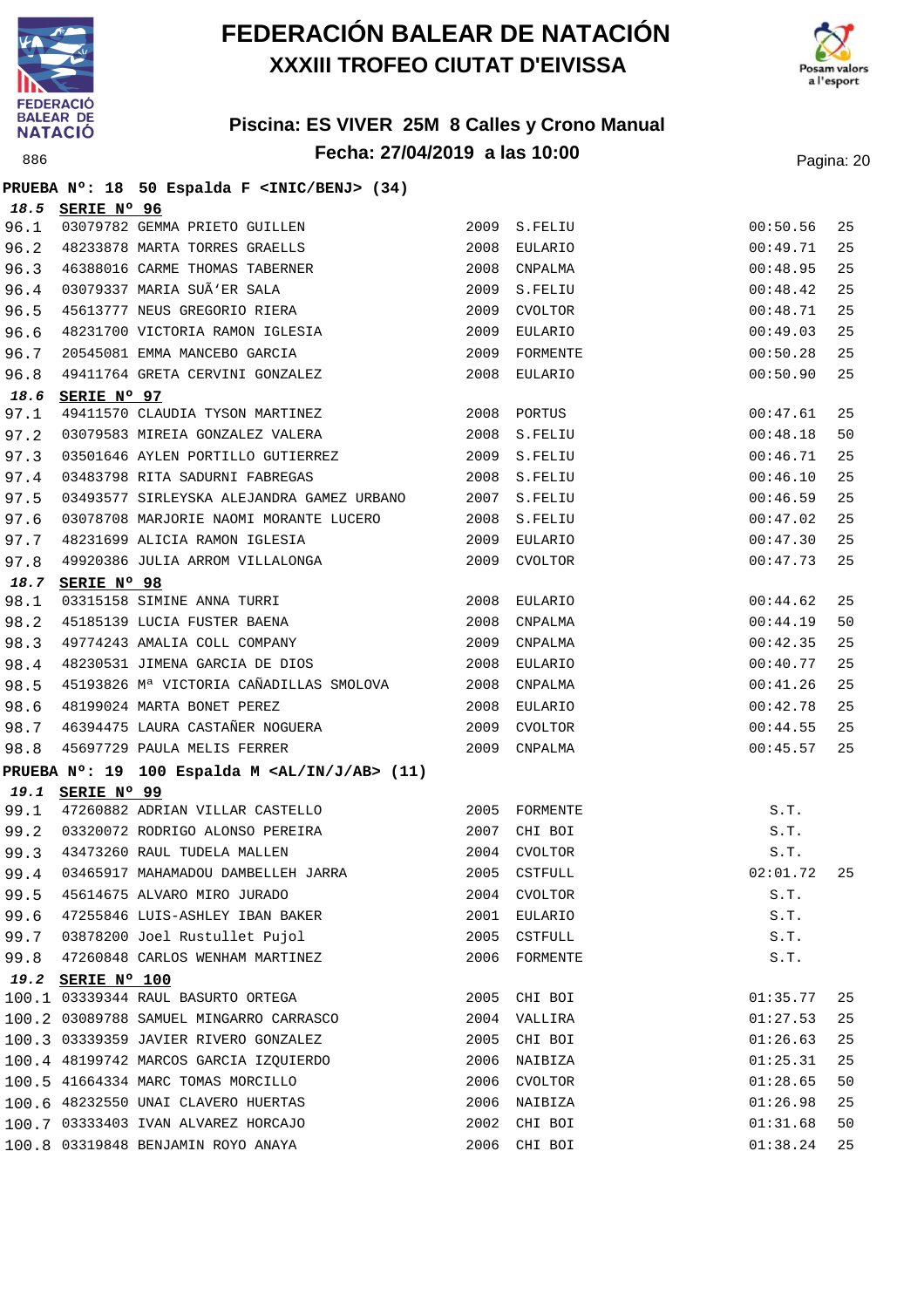



#### **Piscina: ES VIVER 25M 8 Calles y Crono Manual Fecha: 27/04/2019 a las 10:00** Pagina: 21

#### **PRUEBA Nº: 19 100 Espalda M <AL/IN/J/AB> (11) 19.3 SERIE Nº 101** 101.1 09379003 MARK SANTIAGO FLOREA 2005 CNPALMA 01:24.24 50 101.2 43461584 PAU SOCIAS ROIG 2006 CVOLTOR 01:19.51 25 101.3 47430697 VICENT ROIG ROIG 2002 NAIBIZA 01:18.61 25 101.4 03090304 FERRAN JIMÉNEZ PÉREZ 2004 VALLIRA 01:16.69 25 101.5 03493324 FRANCIS DEL CASTILLO ALVAREZ 2002 VALLIRA 01:20.30 50 101.6 00508861 LUIS ALVARO CONEAC 2001 NAIBIZA 01:18.68 25 101.7 47431112 HECTOR ROSELLO FERNANDEZ 2005 NAIBIZA 01:21.61 25 101.8 47409455 JAVIER ARIAS MEDINA 2006 NAIBIZA 01:24.74 25 **19.4 SERIE Nº 102** 102.1 43466210 MARCOS RUIZ MARTIN 2005 CVOLTOR 01:14.96 25 102.2 45187630 MIGUEL GUZMAN PINTO 2005 CNPALMA 01:14.12 50 102.3 47433490 ALVARO BENITEZ RODRIGUEZ 2004 EULARIO 01:10.17 25 102.4 47431841 JOSE ANTONIO ZORNOZA MAURI 2003 NAIBIZA 01:08.56 25 102.5 48199417 IVAN VILLARINO SANTOLARIA 2005 EULARIO 01:08.96 25 102.6 45611418 GUILLEM ESTARELLAS DE HARO 2004 CAMPUSES 01:11.00 25 102.7 47409903 DAVID MEDINA CARDENAS 2004 NAIBIZA 01:14.70 25 102.8 03090911 ERIC MAZZIERI ESTRADES 2004 VALLIRA 01:15.18 25 **19.5 SERIE Nº 103** 103.1 43461489 TONI FRAU SIQUIER 2002 CVOLTOR 01:09.30 50 103.2 47406107 ANGEL ESTEBAN SEGOVIA 2004 NAIBIZA 01:06.05 25 103.3 43459955 PABLO NAVAS ACEITUNO 2002 CVOLTOR 01:04.35 25 103.4 03338044 CRISTIAN PUADO MIÑARRO 2003 CHI BOI 01:03.70 50 103.5 03478745 RUBEN MARTINEZ AMBROSIO 1998 S.FELIU 01:04.49 50 103.6 06410547 ROBIN DAVID AILAN 2003 CNPALMA 01:08.12 50 103.7 49606072 JOSEP PASCUAL MUT 2005 CNPALMA 01:08.93 50 103.8 43214090 JOAN SASTRE RODRIGUEZ 2004 CVOLTOR 01:07.43 25 **PRUEBA Nº: 20 100 Espalda F <AL/IN/J/AB> (35) 20.1 SERIE Nº 104**  $104.3$  03470822 JULIA TEIXIDÃ PLANAGUMÃ $\epsilon$  2006 CSTFULL S.T. 104.4 03339978 BARBARA DE LOS SANTOS HESLER 2005 CHI BOI S.T. 104.5 03465198 ELENA ROBLES BRIONES 2005 CSTFULL S.T. 104.6 48231774 EMMA GARCIA PINO 2005 PORTUS S.T. **20.2 SERIE Nº 105** 105.2 47431364 ELISA GALVEZ RODRIGUEZ 2006 NAIBIZA S.T. 105.3 49414105 MARTINA LEON TUR 2006 PORTUS S.T. 105.4 46394473 NEREA CASTAÑER NOGUERA 2003 CVOLTOR S.T. 105.5 20545079 ELSA MANCEBO GARCIA 2007 FORMENTE S.T. 105.6 09700604 KIARA BERAZATEGUI 2007 FORMENTE S.T.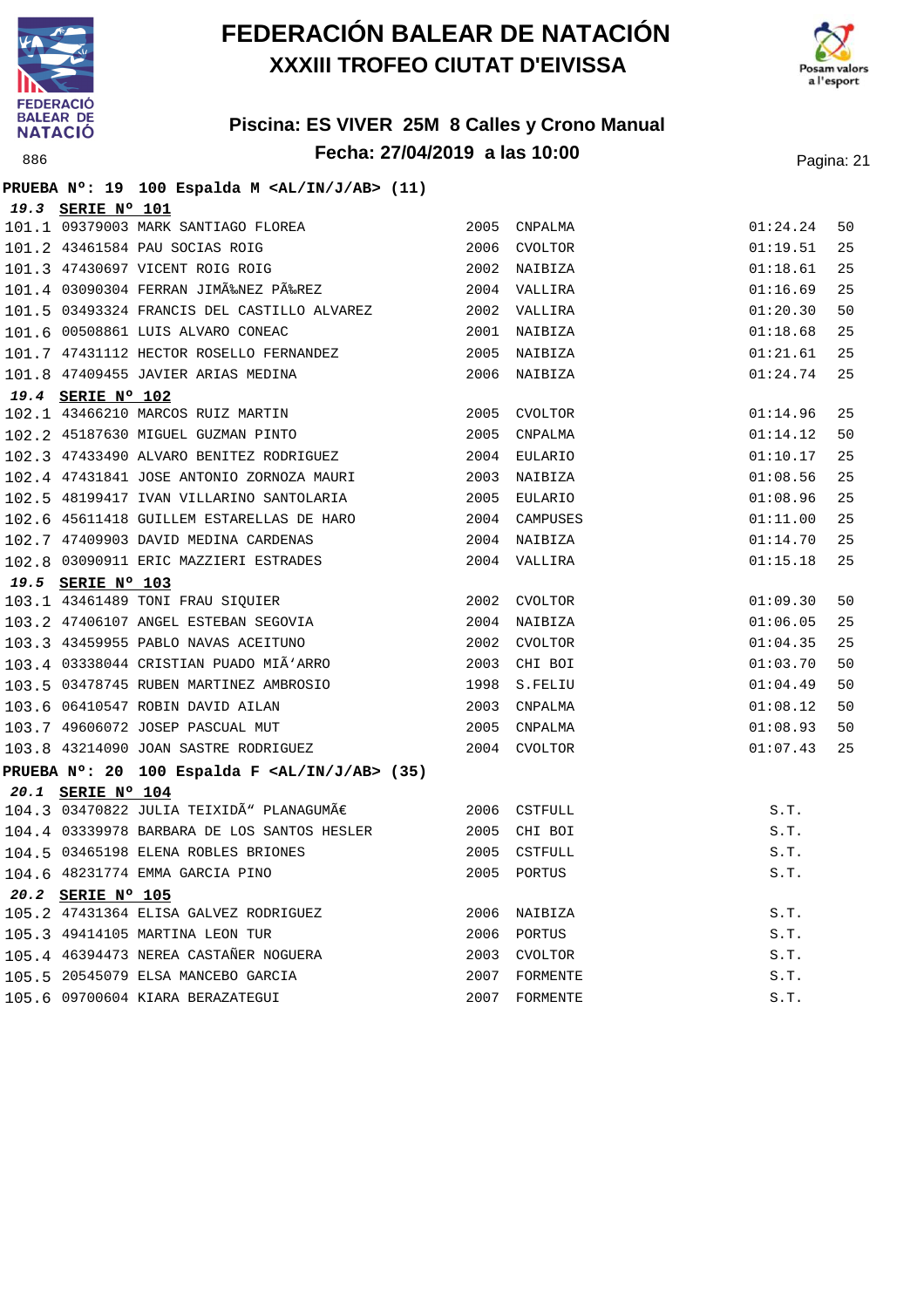



|                   | PRUEBA Nº: 20 100 Espalda F <al ab="" in="" j=""> (35)</al>                  |              |              |          |    |
|-------------------|------------------------------------------------------------------------------|--------------|--------------|----------|----|
| 20.3 SERIE Nº 106 |                                                                              |              |              |          |    |
|                   | 106.1 03346199 MARIA SERRANO MADRID-SALVADOR 2006 CHI BOI                    |              |              | 01:51.08 | 25 |
|                   | 106.2 41711682 GEMMA VALERA CASTELLANO                                       |              | 2007 CNPALMA | 01:44.72 | 25 |
|                   | 106.3 47433046 ALBA PRATS MARTINEZ                                           |              | 2007 PORTUS  | 01:40.59 | 25 |
|                   | 106.4 47431610 NATALIA TUR BLESA<br>106.5 47433343 -------                   |              | 2007 NAIBIZA | 01:38.46 | 25 |
|                   | 106.5 47432943 ANDREA RIERA PLANELLS 2007 NAIBIZA                            |              |              | 01:39.32 | 25 |
|                   | 106.6 48231747 PAULA RIERA ROSSELLO 2006 NAIBIZA                             |              |              | 01:41.16 | 25 |
|                   | 106.7 54877403 SOFIA VELASCO DE LA COLINA 2007 NAIBIZA                       |              |              | 01:46.81 | 25 |
|                   | 106.8 48199096 CARLA CAPARROS BUENDIA                                        |              | 2003 NAIBIZA | S.T.     |    |
| 20.4 SERIE Nº 107 |                                                                              |              |              |          |    |
|                   | 107.1 03486054 DAFNE GONZALEZ MARTINEZ 2005 S.FELIU                          |              |              | 01:36.45 | 25 |
|                   | 107.2 49410317 NEUS SASTRE CASTELLO 2006 EULARIO                             |              |              | 01:34.62 | 25 |
|                   | 107.3 47431715 NATALIA PRIETO MARQUEZ<br>107.4 48230864 LAURA FERRER MORENTE |              | 2007 EULARIO | 01:32.56 | 25 |
|                   |                                                                              | 2006 PORTUS  |              | 01:30.08 | 25 |
|                   | 107.5 03078715 CLAUDIA HORCAJADA MACIAS 60000 2005 S.FELIU                   |              |              | 01:34.74 | 50 |
|                   | 107.6 54877137 RIHAB RAHMOUNI ZAIM                                           |              | 2006 NAIBIZA | 01:34.22 | 25 |
|                   | 107.7 48232179 AITANA ALCANTARA MARCELO                                      |              | 2007 EULARIO | 01:34.66 | 25 |
|                   | 107.8 48199919 DANIELA HORMIGO ROSELLO                                       |              | 2006 NAIBIZA | 01:36.45 | 25 |
| 20.5 SERIE Nº 108 |                                                                              |              |              |          |    |
|                   | 108.1 41662195 MARTA ROCA RODADO                                             |              | 2007 CVOLTOR | 01:31.08 | 50 |
|                   | 108.2 75918472 MARTINA JIMENEZ MAMERO                                        |              | 2007 NAIBIZA | 01:28.03 | 25 |
|                   | 108.3 48232036 PAULA CIVICO YESTE                                            |              | 2003 PORTUS  | 01:26.49 | 25 |
|                   | 108.4 03486896 LAIA MARSÃ" LAMONJA                                           | 2004 S.FELIU |              | 01:24.13 | 25 |
|                   | 108.5 03494303 LAIA CABALLERO LOZANO                                         |              | 2003 S.FELIU | 01:26.00 | 25 |
|                   | 108.6 03478649 PAULA GOMEZ VILLALBA                                          |              | 2004 S.FELIU | 01:27.59 | 25 |
|                   |                                                                              |              | 2002 CHI BOI | 01:31.04 | 50 |
|                   | 108.7 03333978 ROCIO PRADAS LINARES<br>108.8 48231123 PAULA PEREZ MULAS      |              | 2007 EULARIO | 01:29.62 | 25 |
| 20.6 SERIE Nº 109 |                                                                              |              |              |          |    |
|                   |                                                                              |              |              | 01:24.59 | 50 |
|                   | 109.2 47431861 PAULA ROIG SANJUAN                                            |              | 2004 NAIBIZA | 01:22.12 | 25 |
|                   | 109.3 49410044 PATRICIA QUIROS TUR                                           |              | 2007 NAIBIZA | 01:21.12 | 25 |
|                   |                                                                              |              |              | 01:20.96 | 25 |
|                   | 109.5 47432712 MARIA MORETA SANTOS (2003 PORTUS                              |              |              | 01:21.04 | 25 |
|                   | 109.6 48233287 ADRIANA ESTEBAN SEGOVIA                                       |              | 2007 NAIBIZA | 01:21.33 | 25 |
|                   | 109.7 03478666 JULIA SARRASECA LLORET                                        |              | 2005 S.FELIU | 01:22.17 | 25 |
|                   | 109.8 08827327 ANNA GENOVA RADEVA                                            |              | 2007 CNPALMA | 01:22.46 | 25 |
| 20.7 SERIE Nº 110 |                                                                              |              |              |          |    |
|                   | 110.1 45184053 AINA TOMAS HERNANDEZ                                          |              | 2004 CNPALMA | 01:22.70 | 50 |
|                   | 110.2 41664031 SOFIA BARRIOS GIORNO                                          |              | 2005 CNPALMA | 01:18.21 | 25 |
|                   | 110.3 47433057 EVA PARRA OLIVA                                               |              | 2004 NAIBIZA | 01:16.99 | 25 |
|                   | 110.4 43223264 NATALIA DURAHO LOZANO                                         |              | 2001 CVOLTOR | 01:19.02 | 50 |
|                   | 110.5 48199743 SOFIA GARCIA IZQUIERDO                                        |              | 2003 NAIBIZA | 01:16.92 | 25 |
|                   | 110.6 03494813 CLAUDIA GONZALEZ PUJOL                                        |              | 2003 S.FELIU | 01:17.94 | 25 |
|                   | 110.7 03476384 MARIONA GIL LUQUE                                             |              | 2003 VALLIRA | 01:19.10 | 25 |
|                   | 110.8 41662125 AINA MARIANO SALOM                                            | 2003         | CVOLTOR      | 01:23.05 | 50 |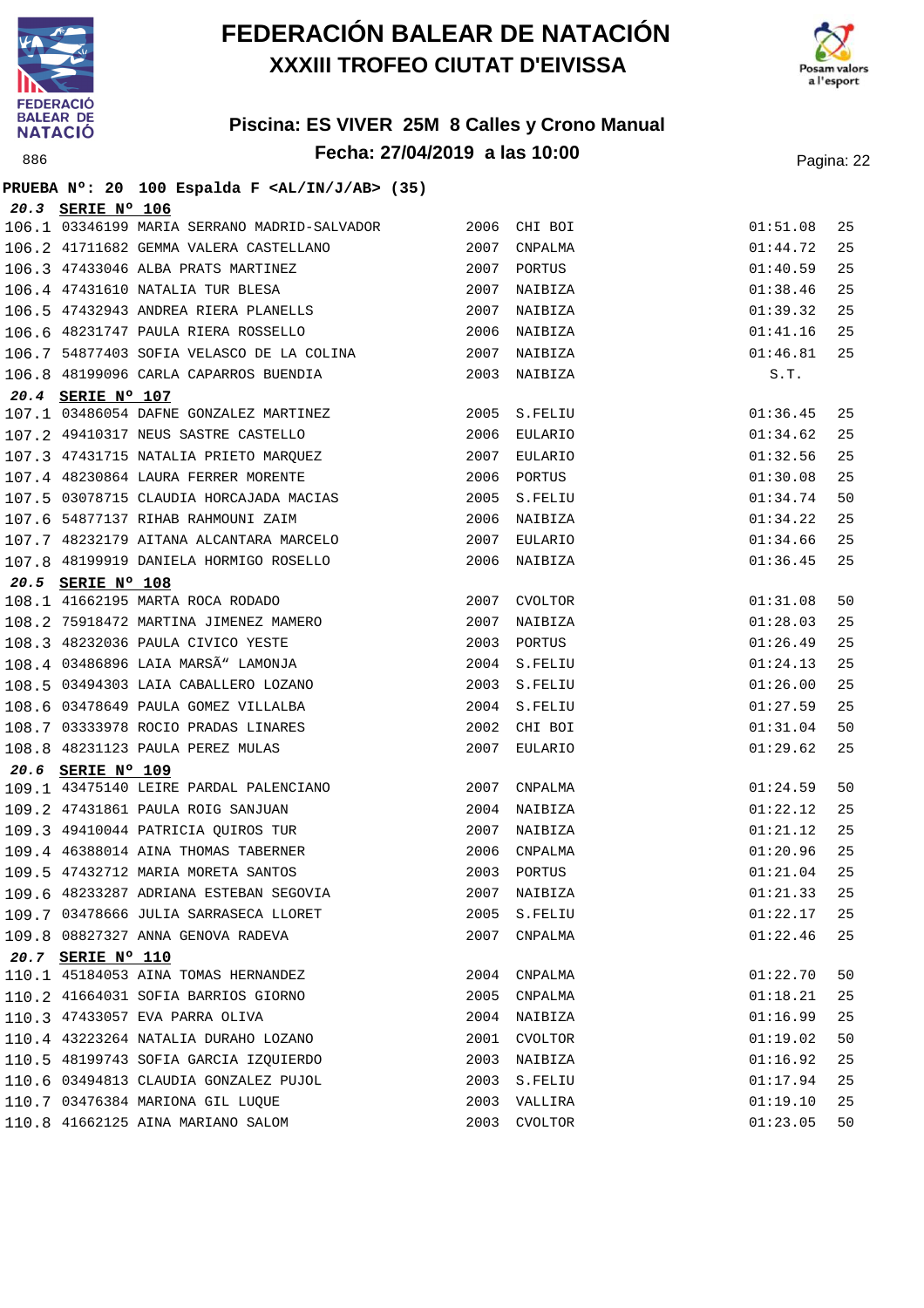



#### **Piscina: ES VIVER 25M 8 Calles y Crono Manual Fecha: 27/04/2019 a las 10:00** Pagina: 23

#### **PRUEBA Nº: 20 100 Espalda F <AL/IN/J/AB> (35) 20.8 SERIE Nº 111** 111.1 47433047 ALBA PARRA OLIVA 2004 NAIBIZA 01:16.33 25 111.2 45692762 ANGELA BUSQUETS NAVARRO 2006 CNPALMA 01:16.15 25 111.3 47430688 TERESA HERNANDEZ MARI 2006 EULARIO 01:15.06 25 111.4 47433213 MARIA RIERA RAMON 2003 EULARIO 01:14.89 25 111.5 49410260 CLAUDIA BASILIO FERNANDEZ 2005 EULARIO 01:17.17 50 111.6 45614381 MARTA RUBIO BUJOSA 2005 CNPALMA 01:15.90 25 111.7 03476524 ELENA HERRERO LOPEZ 2003 VALLIRA 01:16.33 25 111.8 48198922 MARIA RIERA PRATS 2006 NAIBIZA 01:16.68 25 **20.9 SERIE Nº 112** 112.1 03478697 CARLOTA COLOMER GUASCH 2005 S.FELIU 01:12.43 25 112.2 47433311 GLORIA TORRES HUESO 2003 EULARIO 01:10.83 50 112.3 47408731 CLAUDIA MANUEL SORIANO 2003 CVOLTOR 01:07.87 25 112.4 03481304 SILENA GONZALEZ MARTOS 2002 S.FELIU 01:06.12 50 112.5 49770151 ESTELA GARAU MORENO 2005 CNPALMA 01:09.13 50 112.6 48231611 AROHA FLORIT GUNCKEL 2004 NAIBIZA 01:08.03 25 112.7 03495652 CARLA PEREDA LUQUE 2002 S.FELIU 01:14.23 50 112.8 03497370 PAULA FERNÃNDEZ LUQUE 2004 VALLIRA 01:12.72 25 **PRUEBA Nº: 21 4x50 Estilos M <INI/BEN/AL> (19) 21.1 SERIE Nº 113** 113.1 00259 C.N. CASTELLFOLLIT CSTEUNICSTFULL CSTFULL S.T. 113.2 00499 NAIBIZA NAIBIZA INI/BEN/AL S.T. 113.3 00877 CVOLTOR CVOLTOR INI/BEN/AL S.T. 113.4 00895 EULARIO EULARIO INI/BEN/AL S.T. 113.5 00056 CNPALMA CNPALMA INI/BEN/AL S.T. 113.6 00144 C.N. SANT FELIU S.FELIU S.T. 113.7 01566 CHI BOI CHI BOI S.T. 113.8 01209 FORMENTERA FORMENTE INI/BEN/AL S.T. **PRUEBA Nº: 22 4x50 Estilos F <INI/BEN/AL> (43) 22.1 SERIE Nº 114** 114.1 01566 CHI BOI CHI BOI S.T. 114.2 00895 EULARIO EULARIO INI/BEN/AL S.T. 114.3 00056 CNPALMA CNPALMA INI/BEN/AL S.T. 114.4 00144 C.N. SANT FELIU S.FELIU S.T. 114.5 00877 CVOLTOR CVOLTOR INI/BEN/AL S.T. 114.6 00499 NAIBIZA NAIBIZA INI/BEN/AL S.T. 114.7 01345 PORTUS PORTUS INI/BEN/AL S.T. 114.8 01209 FORMENTERA FORMENTE INI/BEN/AL S.T.